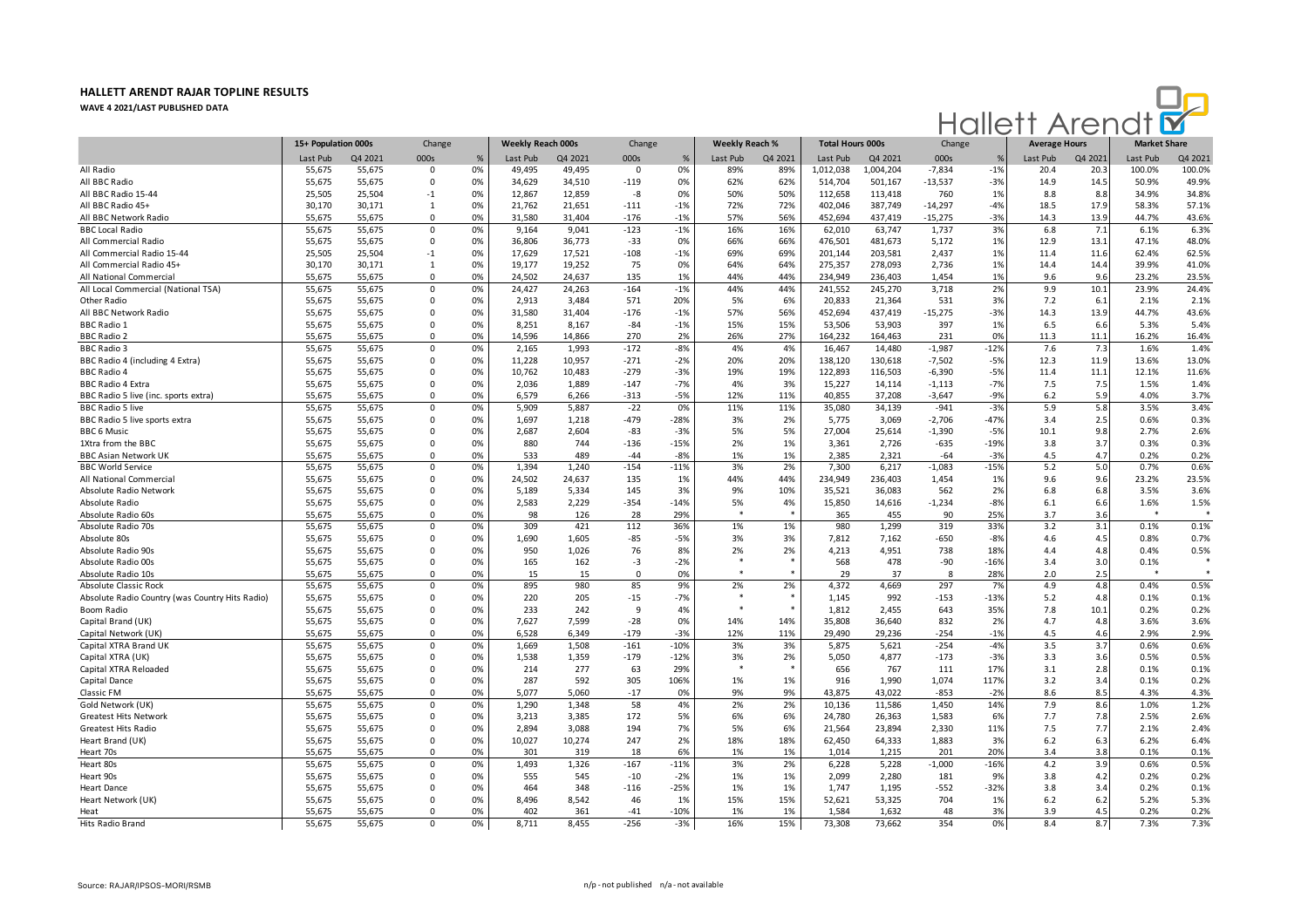

|                                      | 15+ Population 000s |         | Change         |      | Weekly Reach 000s |         | Change         |        | <b>Weekly Reach %</b> |         | <b>Total Hours 000s</b> |         | Change   |               | <b>Average Hours</b> |         | <b>Market Share</b> |         |
|--------------------------------------|---------------------|---------|----------------|------|-------------------|---------|----------------|--------|-----------------------|---------|-------------------------|---------|----------|---------------|----------------------|---------|---------------------|---------|
|                                      | Last Pub            | Q4 2021 | 000s           | $\%$ | Last Pub          | Q4 2021 | 000s           | %      | Last Pub              | Q4 2021 | Last Pub                | Q4 2021 | 000s     | $\frac{9}{2}$ | Last Pub             | Q4 2021 | Last Pub            | Q4 2021 |
| Hits Radio Network                   | 55,675              | 55,675  | $\Omega$       | 0%   | 6,155             | 5,672   | $-483$         | $-8%$  | 11%                   | 10%     | 48,527                  | 47,300  | $-1,227$ | $-3%$         | 7.9                  | 8.3     | 4.8%                | 4.7%    |
| Hits Radio                           | 55,675              | 55,675  | $\Omega$       | 0%   | 851               | 813     | $-38$          | $-4%$  | 2%                    | 1%      | 4,498                   | 4,089   | $-409$   | $-9%$         | 5.3                  | 5.0     | 0.4%                | 0.4%    |
| Jazz FM                              | 55,675              | 55,675  | 0              | 0%   | 469               | 424     | $-45$          | $-10%$ | 1%                    | 1%      | 1,984                   | 1,693   | $-291$   | $-15%$        | 4.2                  | 4.0     | 0.2%                | 0.2%    |
| Kerrang!                             | 55,675              | 55,675  | 0              | 0%   | 473               | 470     | $-3$           | $-1%$  | 1%                    | 1%      | 2,084                   | 2,154   | 70       | 3%            | 4.4                  | 4.6     | 0.2%                | 0.2%    |
| Kiss Network                         | 55,675              | 55,675  | $\mathbf 0$    | 0%   | 4,741             | 4,534   | $-207$         | $-4%$  | 9%                    | 8%      | 22,653                  | 21,907  | $-746$   | $-3%$         | 4.8                  | 4.8     | 2.3%                | 2.2%    |
| Kiss Fresh                           | 55,675              | 55,675  | $\Omega$       | 0%   | 416               | 307     | $-109$         | $-26%$ | 1%                    | 1%      | 1,144                   | 905     | $-239$   | $-21%$        | 2.7                  | 3.0     | 0.1%                | 0.1%    |
| Kisstory                             | 55,675              | 55,675  | 0              | 0%   | 2,255             | 2,301   | 46             | 2%     | 4%                    | 4%      | 9,745                   | 9,839   | 94       | 1%            | 4.3                  | 4.3     | 1.0%                | 1.0%    |
| LBC Brand (UK)                       | 55,675              | 55,675  | $\mathbf 0$    | 0%   | 3,051             | 3,202   | 151            | 5%     | 5%                    | 6%      | 29,861                  | 29,528  | $-333$   | $-1%$         | 9.8                  | 9.2     | 3.0%                | 2.9%    |
| <b>Magic Network</b>                 | 55,675              | 55,675  | $\mathbf 0$    | 0%   | 4,127             | 4,076   | $-51$          | $-1%$  | 7%                    | 7%      | 25,381                  | 23,564  | $-1,817$ | $-7%$         | 6.2                  | 5.8     | 2.5%                | 2.3%    |
| Magic at the Musicals                | 55.675              | 55,675  | $\Omega$       | 0%   | 184               | 200     | 16             | 9%     | $\ast$                |         | 696                     | 756     | 60       | 9%            | 3.8                  | 3.8     | 0.1%                | 0.1%    |
| Magic Chilled                        | 55,675              | 55,675  | $\Omega$       | 0%   | 237               | 263     | 26             | 11%    |                       | $\ast$  | 1,036                   | 1,222   | 186      | 18%           | 4.4                  | 4.6     | 0.1%                | 0.1%    |
| Magic Soul                           | 55,675              | 55,675  | 0              | 0%   | 355               | 287     | $-68$          | $-19%$ | 1%                    | 1%      | 2,352                   | 1,324   | $-1,028$ | $-44%$        | 6.6                  | 4.6     | 0.2%                | 0.1%    |
| <b>Mellow Magic</b>                  | 55,675              | 55,675  | $\Omega$       | 0%   | 481               | 404     | $-77$          | $-16%$ | 1%                    | 1%      | 2,510                   | 2,215   | $-295$   | $-12%$        | 5.2                  | 5.5     | 0.2%                | 0.2%    |
| Planet Rock                          | 55,675              | 55,675  | $\Omega$       | 0%   | 1,332             | 1,396   | 64             | 5%     | 2%                    | 3%      | 10,999                  | 10,652  | $-347$   | $-3%$         | 8.3                  | 7.6     | 1.1%                | 1.1%    |
| Scala Radio                          | 55,675              | 55,675  | $\Omega$       | 0%   | 399               | 400     | $\mathbf{1}$   | 0%     | 1%                    | 1%      | 2,418                   | 2,602   | 184      | 8%            | 6.1                  | 6.5     | 0.2%                | 0.3%    |
| Smooth Brand (UK)                    | 55,675              | 55,675  | $\mathbf 0$    | 0%   | 5,925             | 5,983   | 58             | 1%     | 11%                   | 11%     | 39,019                  | 40,195  | 1,176    | 3%            | 6.6                  | 6.7     | 3.9%                | 4.0%    |
| Smooth Radio Chil                    | 55,675              | 55,675  | $\Omega$       | 0%   | 377               | 449     | 72             | 19%    | 1%                    | 1%      | 1,726                   | 2,071   | 345      | 20%           | 4.6                  | 4.6     | 0.2%                | 0.2%    |
| Smooth Radio Country                 | 55,675              | 55,675  | 0              | 0%   | 216               | 216     | $\mathbf 0$    | 0%     |                       |         | 1,335                   | 943     | $-392$   | $-29%$        | 6.2                  | 4.4     | 0.1%                | 0.1%    |
| Smooth Radio Network (UK)            | 55,675              | 55,675  | $\Omega$       | 0%   | 5,474             | 5,426   | -48            | $-1%$  | 10%                   | 10%     | 36,277                  | 36,771  | 494      | 1%            | 6.6                  | 6.8     | 3.6%                | 3.7%    |
| Sunrise Radio National               | 55,675              | 55,675  | $\mathbf 0$    | 0%   | 387               | 365     | $-22$          | $-6%$  | 1%                    | 1%      | 1,813                   | 1,518   | $-295$   | $-16%$        | 4.7                  | 4.2     | 0.2%                | 0.2%    |
| talkRADIO                            | 55,675              | 55,675  | $\Omega$       | 0%   | 450               | 542     | 92             | 20%    | 1%                    | 1%      | 3,477                   | 4,646   | 1,169    | 34%           | 7.7                  | 8.6     | 0.3%                | 0.5%    |
| talkSPORT Network                    | 55,675              | 55,675  | $\Omega$       | 0%   | 3,001             | 3,096   | 95             | 3%     | 5%                    | 6%      | 19,276                  | 17,639  | $-1,637$ | $-8%$         | 6.4                  | 5.7     | 1.9%                | 1.8%    |
| <b>Times Radio</b>                   | 55,675              | 55,675  | $\Omega$       | 0%   | 637               | 502     | $-135$         | $-21%$ | 1%                    | 1%      | 3,497                   | 3,130   | $-367$   | $-10%$        | 5.5                  | 6.2     | 0.3%                | 0.3%    |
| <b>Union JACK</b>                    | 55,675              | 55,675  | $\Omega$       | 0%   | 143               | 160     | 17             | 12%    |                       |         | 738                     | 631     | $-107$   | $-14%$        | 5.2                  | 4.0     | 0.1%                | 0.1%    |
| Union Jack Dance (was JACK Radio)    | 55,675              | 55,675  | $\overline{0}$ | 0%   | 88                | 51      | $-37$          | $-42%$ | $\star$               |         | 224                     | 190     | $-34$    | $-15%$        | 2.5                  | 3.7     |                     |         |
| <b>Union JACK Rock</b>               | 55,675              | 55,675  | $\Omega$       | 0%   | 52                | 51      | $-1$           | $-2%$  |                       | $\ast$  | 234                     | 279     | 45       | 19%           | 4.5                  | 5.5     | $\ast$              |         |
| Virgin Radio Network                 | 55,675              | 55,675  | 0              | 0%   | 2,247             | 2,164   | $-83$          | $-4%$  | 4%                    | 4%      | 11,751                  | 11,800  | 49       | 0%            | 5.2                  | 5.5     | 1.2%                | 1.2%    |
| Radio X Network (UK)                 | 55,675              | 55,675  | $\Omega$       | 0%   | 1,940             | 2,106   | 166            | 9%     | 3%                    | 4%      | 16,049                  | 18,175  | 2,126    | 13%           | 8.3                  | 8.6     | 1.6%                | 1.8%    |
| <b>BBC Radio 1</b>                   | 55,675              | 55,675  | $\Omega$       | 0%   | 8,251             | 8,167   | $-84$          | $-1%$  | 15%                   | 15%     | 53,506                  | 53,903  | 397      | 1%            | 6.5                  | 6.6     | 5.3%                | 5.4%    |
| <b>BBC Radio 2</b>                   | 55,675              | 55,675  | $\mathbf 0$    | 0%   | 14,596            | 14,866  | 270            | 2%     | 26%                   | 27%     | 164,232                 | 164,463 | 231      | 0%            | 11.3                 | 11.1    | 16.2%               | 16.4%   |
| <b>BBC Radio 3</b>                   | 55,675              | 55,675  | $\Omega$       | 0%   | 2,165             | 1,993   | $-172$         | $-8%$  | 4%                    | 4%      | 16,467                  | 14,480  | $-1,987$ | $-12%$        | 7.6                  | 7.3     | 1.6%                | 1.4%    |
| BBC Radio 4 (including 4 Extra)      | 55,675              | 55,675  | 0              | 0%   | 11,228            | 10,957  | $-271$         | $-2%$  | 20%                   | 20%     | 138,120                 | 130,618 | $-7,502$ | $-5%$         | 12.3                 | 11.9    | 13.6%               | 13.0%   |
| <b>BBC Radio 4</b>                   | 55,675              | 55,675  | 0              | 0%   | 10,762            | 10,483  | $-279$         | $-3%$  | 19%                   | 19%     | 122,893                 | 116,503 | $-6,390$ | $-5%$         | 11.4                 | 11.1    | 12.1%               | 11.6%   |
| <b>BBC Radio 4 Extra</b>             | 55,675              | 55,675  | $\Omega$       | 0%   | 2,036             | 1,889   | $-147$         | $-7%$  | 4%                    | 3%      | 15,227                  | 14,114  | $-1,113$ | $-7%$         | 7.5                  | 7.5     | 1.5%                | 1.4%    |
| BBC Radio 5 live (inc. sports extra) | 55,675              | 55,675  | $\Omega$       | 0%   | 6,579             | 6,266   | $-313$         | $-5%$  | 12%                   | 11%     | 40,855                  | 37,208  | $-3,647$ | $-9%$         | 6.2                  | 5.9     | 4.0%                | 3.7%    |
| <b>BBC Radio 5 live</b>              | 55,675              | 55,675  | $\Omega$       | 0%   | 5,909             | 5,887   | $-22$          | 0%     | 11%                   | 11%     | 35,080                  | 34,139  | $-941$   | $-3%$         | 5.9                  | 5.8     | 3.5%                | 3.4%    |
| BBC Radio 5 live sports extra        | 55,675              | 55,675  | $\Omega$       | 0%   | 1,697             | 1.218   | $-479$         | $-28%$ | 3%                    | 2%      | 5,775                   | 3,069   | $-2,706$ | $-47%$        | 3.4                  | 2.5     | 0.6%                | 0.3%    |
| <b>BBC 6 Music</b>                   | 55,675              | 55,675  | $\Omega$       | 0%   | 2,687             | 2,604   | $-83$          | $-3%$  | 5%                    | 5%      | 27,004                  | 25,614  | $-1,390$ | $-5%$         | 10.1                 | 9.8     | 2.7%                | 2.6%    |
| 1Xtra from the BBC                   | 55,675              | 55,675  | $\Omega$       | 0%   | 880               | 744     | $-136$         | $-15%$ | 2%                    | 1%      | 3,361                   | 2,726   | $-635$   | $-19%$        | 3.8                  | 3.7     | 0.3%                | 0.3%    |
| <b>BBC Asian Network UK</b>          | 55,675              | 55,675  | $\mathbf 0$    | 0%   | 533               | 489     | $-44$          | $-8%$  | 1%                    | 1%      | 2,385                   | 2,321   | $-64$    | $-3%$         | 4.5                  | 4.7     | 0.2%                | 0.2%    |
| <b>BBC World Service</b>             | 55,675              | 55,675  | $\mathbf 0$    | 0%   | 1,394             | 1,240   | $-154$         | $-11%$ | 3%                    | 2%      | 7,300                   | 6,217   | $-1,083$ | $-15%$        | 5.2                  | 5.0     | 0.7%                | 0.6%    |
| <b>BBC Radio Scotland</b>            | 4,621               | 4,621   | 0              | 0%   | 933               | 976     | 43             | 5%     | 20%                   | 21%     | 5,547                   | 6,083   | 536      | 10%           | 5.9                  | 6.2     | 7.1%                | 7.5%    |
| <b>BBC Radio Ulster</b>              | 1,538               | 1,539   | 1              | 0%   | 517               | 514     | $-3$           | $-1%$  | 34%                   | 33%     | 5,500                   | 5,785   | 285      | 5%            | 10.6                 | 11.2    | 19.9%               | 20.9%   |
| <b>BBC Radio Wales</b>               | 2,637               | 2,637   | $\Omega$       | 0%   | 382               | 371     | $-11$          | $-3%$  | 14%                   | 14%     | 3,001                   | 2,974   | $-27$    | $-1%$         | 7.9                  | 8.0     | 5.9%                | 5.3%    |
| <b>BBC Radio Cymru</b>               | 2,637               | 2,637   | $\Omega$       | 0%   | 147               | 164     | 17             | 12%    | 6%                    | 6%      | 1,673                   | 1,926   | 253      | 15%           | 11.4                 | 11.7    | 3.3%                | 3.4%    |
| <b>BBC Local Radio in England</b>    | 45,352              | 45,353  | $\mathbf{1}$   | 0%   | 6,713             | 6,676   | $-37$          | $-1%$  | 15%                   | 15%     | 43,240                  | 43,845  | 605      | 1%            | 6.4                  | 6.6     | 5.3%                | 5.4%    |
| <b>BBC Radio Berkshire</b>           | 935                 | 935     | $\Omega$       | 0%   | 122               | 119     | $-3$           | $-2%$  | 13%                   | 13%     | 788                     | 725     | $-63$    | $-8%$         | 6.4                  | 6.1     | 5.1%                | 4.7%    |
| <b>BBC Radio Bristol</b>             | 930                 | 930     | $\mathsf 0$    | 0%   | 112               | 102     | $-10$          | $-9%$  | 12%                   | 11%     | 760                     | 491     | $-269$   | $-35%$        | 6.8                  | 4.8     | 4.1%                | 2.7%    |
| <b>BBC Radio Cambridgeshire</b>      | 851                 | 849     | $-2$           | 0%   | 87                | 94      | $\overline{7}$ | 8%     | 10%                   | 11%     | 1,126                   | 1,220   | 94       | 8%            | 12.9                 | 13.0    | 6.0%                | 6.5%    |
| <b>BBC Radio Cornwall</b>            | 487                 | 488     | $\mathbf{1}$   | 0%   | 120               | 132     | 12             | 10%    | 25%                   | 27%     | 1,678                   | 2,442   | 764      | 46%           | 14.0                 | 18.5    | 16.0%               | 22.8%   |
| <b>BBC CWR</b>                       | 839                 | 838     | $-1$           | 0%   | 66                | 45      | $-21$          | $-32%$ | 8%                    | 5%      | 259                     | 218     | $-41$    | $-16%$        | 3.9                  | 4.9     | 1.8%                | 1.5%    |
| <b>BBC Radio Cumbria</b>             | 421                 | 423     | $\overline{2}$ | 0%   | 93                | 85      | -8             | $-9%$  | 22%                   | 20%     | 710                     | 524     | $-186$   | $-26%$        | 7.7                  | 6.2     | 8.6%                | 6.3%    |
| <b>BBC Radio Derby</b>               | 682                 | 682     | $\Omega$       | 0%   | 120               | 124     | $\overline{a}$ | 3%     | 18%                   | 18%     | 1,164                   | 1,326   | 162      | 14%           | 9.7                  | 10.7    | 9.9%                | 10.5%   |
| <b>BBC Radio Devon</b>               | 1,026               | 1,025   | $-1$           | 0%   | 186               | 176     | -10            | $-5%$  | 18%                   | 17%     | 2,076                   | 1,620   | $-456$   | $-22%$        | 11.2                 | 9.2     | 10.1%               | 7.9%    |
| <b>BBC</b> Essex                     | 1,428               | 1,428   | $\mathbf 0$    | 0%   | 196               | 190     | -6             | $-3%$  | 14%                   | 13%     | 1,602                   | 1,578   | $-24$    | $-1%$         | 8.2                  | 8.3     | 5.8%                | 6.0%    |
| <b>BBC Radio Gloucestershire</b>     | 520                 | 520     | $\mathbf 0$    | 0%   | 88                | 66      | $-22$          | -25%   | 17%                   | 13%     | 925                     | 606     | $-319$   | $-34%$        | 10.5                 | 9.2     | 8.6%                | 5.7%    |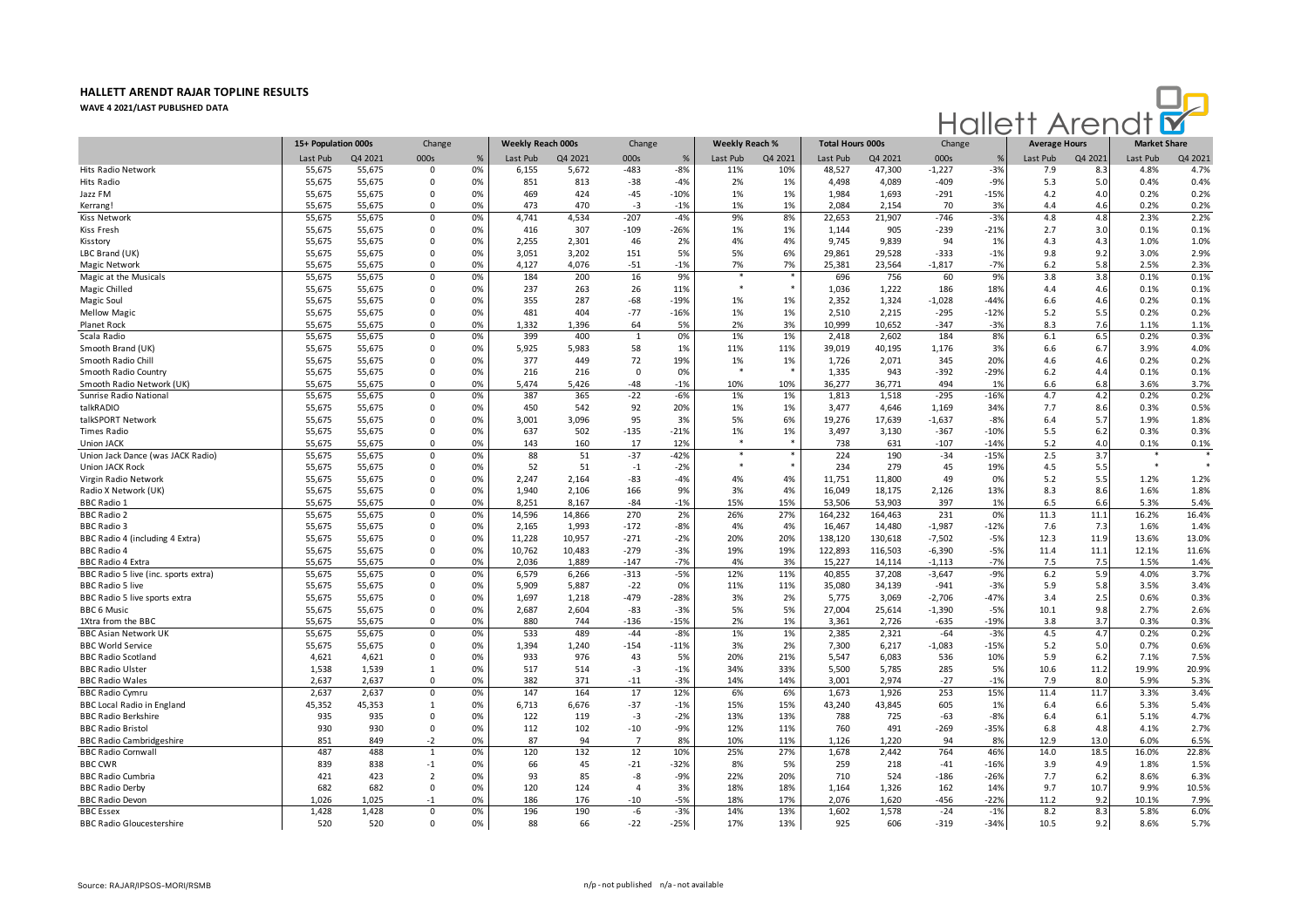

|                                                  | 15+ Population 000s |         | Change       |        | Weekly Reach 000s |         | Change         |        | <b>Weekly Reach %</b> |         | <b>Total Hours 000s</b> |         | Change         |               | <b>Average Hours</b> |         | <b>Market Share</b> |         |
|--------------------------------------------------|---------------------|---------|--------------|--------|-------------------|---------|----------------|--------|-----------------------|---------|-------------------------|---------|----------------|---------------|----------------------|---------|---------------------|---------|
|                                                  | Last Pub            | Q4 2021 | 000s         | $\%$   | Last Pub          | Q4 2021 | 000s           | %      | Last Pub              | Q4 2021 | Last Pub                | Q4 2021 | 000s           | $\frac{9}{6}$ | Last Pub             | Q4 2021 | Last Pub            | Q4 2021 |
| <b>BBC Hereford &amp; Worcester</b>              | 532                 | 531     | $-1$         | 0%     | 96                | 82      | $-14$          | $-15%$ | 18%                   | 16%     | 616                     | 554     | $-62$          | $-10%$        | 6.4                  | 6.7     | 6.7%                | 5.6%    |
| <b>BBC Radio Humberside</b>                      | 771                 | 770     | $-1$         | 0%     | 154               | 149     | $-5$           | $-3%$  | 20%                   | 19%     | 1,103                   | 1,073   | $-30$          | $-3%$         | 7.1                  | 7.2     | 7.7%                | 7.4%    |
| <b>BBC Radio Kent</b>                            | 1,749               | 1,748   | $-1$         | 0%     | 219               | 206     | $-13$          | $-6%$  | 13%                   | 12%     | 1,156                   | 1,024   | $-132$         | $-11%$        | 5.3                  | 5.0     | 3.3%                | 2.9%    |
| <b>BBC Radio Lancashire</b>                      | 1,219               | 1,219   | $\mathbf 0$  | 0%     | 164               | 164     | $\mathsf 0$    | 0%     | 13%                   | 13%     | 1,249                   | 1,099   | $-150$         | $-12%$        | 7.6                  | 6.7     | 6.1%                | 5.2%    |
| <b>BBC Radio Leeds</b>                           | 1,709               | 1,708   | $-1$         | 0%     | 234               | 217     | $-17$          | $-7%$  | 14%                   | 13%     | 1,129                   | 827     | $-302$         | $-27%$        | 4.8                  | 3.8     | 3.9%                | 3.2%    |
| <b>BBC Radio Leicester</b>                       | 870                 | 870     | $\Omega$     | 0%     | 140               | 157     | 17             | 12%    | 16%                   | 18%     | 853                     | 990     | 137            | 16%           | 6.1                  | 6.3     | 5.9%                | 6.7%    |
| <b>BBC Radio Lincolnshire</b>                    | 580                 | 579     | $-1$         | 0%     | 99                | 86      | $-13$          | $-13%$ | 17%                   | 15%     | 850                     | 789     | $-61$          | $-7%$         | 8.6                  | 9.1     | 6.9%                | 6.1%    |
| <b>BBC Radio London</b>                          | 12.369              | 12.368  | $-1$         | 0%     | 978               | 882     | $-96$          | $-10%$ | 8%                    | 7%      | 2.779                   | 3,069   | 290            | 10%           | 2.8                  | 3.5     | 1.3%                | 1.5%    |
| <b>BBC Radio Manchester</b>                      | 2,305               | 2,306   | $\mathbf{1}$ | 0%     | 238               | 254     | 16             | 7%     | 10%                   | 11%     | 1,301                   | 1,281   | $-20$          | $-2%$         | 5.5                  | 5.0     | 3.5%                | 3.7%    |
| <b>BBC Radio Merseyside</b>                      | 1,718               | 1,719   | $\mathbf{1}$ | 0%     | 271               | 253     | $-18$          | $-7%$  | 16%                   | 15%     | 2,821                   | 2,441   | $-380$         | $-13%$        | 10.4                 | 9.7     | 8.8%                | 7.7%    |
| <b>BBC Radio Newcastle</b>                       | 1,487               | 1,488   | 1            | 0%     | 247               | 274     | 27             | 11%    | 17%                   | 18%     | 1,482                   | 1,301   | $-181$         | $-12%$        | 6.0                  | 4.8     | 6.3%                | 5.3%    |
| <b>BBC Radio Norfolk</b>                         | 906                 | 905     | $-1$         | 0%     | 152               | 137     | $-15$          | $-10%$ | 17%                   | 15%     | 1,154                   | 1,023   | $-131$         | $-11%$        | 7.6                  | 7.5     | 5.9%                | 5.3%    |
| <b>BBC Radio Northampton</b>                     | 541                 | 541     | $\mathbf 0$  | 0%     | 96                | 88      | $-8$           | $-8%$  | 18%                   | 16%     | 896                     | 870     | $-26$          | $-3%$         | 9.3                  | 9.9     | 7.3%                | 7.3%    |
| <b>BBC Radio Nottingham</b>                      | 1,102               | 1,102   | $\Omega$     | 0%     | 193               | 143     | $-50$          | $-26%$ | 18%                   | 13%     | 1,601                   | 975     | $-626$         | -39%          | 8.3                  | 6.8     | 7.7%                | 4.8%    |
| <b>BBC Radio Oxford</b>                          | 546                 | 546     | $\Omega$     | 0%     | 72                | 74      | $\overline{2}$ | 3%     | 13%                   | 13%     | 495                     | 393     | $-102$         | $-21%$        | 6.9                  | 5.3     | 5.0%                | 3.9%    |
| <b>BBC Radio Sheffield</b>                       | 1.345               | 1,346   | 1            | 0%     | 216               | 177     | $-39$          | $-18%$ | 16%                   | 13%     | 1,673                   | 1,377   | $-296$         | $-18%$        | 7.7                  | 7.8     | 6.4%                | 5.5%    |
| <b>BBC Radio Shropshire</b>                      | 431                 | 431     | 0            | 0%     | 96                | 78      | $-18$          | $-19%$ | 22%                   | 18%     | 928                     | 728     | $-200$         | $-22%$        | 9.7                  | 9.3     | 11.3%               | 8.8%    |
| <b>Total BBC Radio Solent</b>                    | 1,895               | 1,895   | $\Omega$     | 0%     | 245               | 262     | 17             | 7%     | 13%                   | 14%     | 2,195                   | 2,027   | $-168$         | $-8%$         | 9.0                  | 7.7     | 5.9%                | 5.3%    |
| <b>BBC</b> Somerset                              | 473                 | 473     | 0            | 0%     | 50                | 63      | 13             | 26%    | 11%                   | 13%     | 449                     | 461     | 12             | 3%            | 8.9                  | 7.4     | 4.6%                | 4.6%    |
| <b>BBC Radio Stoke</b>                           | 699                 | 699     | $\Omega$     | 0%     | 138               | 140     | $\overline{2}$ | 1%     | 20%                   | 20%     | 1,169                   | 1,243   | 74             | 6%            | 8.5                  | 8.8     | 8.3%                | 9.4%    |
| <b>BBC Radio Suffolk</b>                         | 623                 | 623     | $\Omega$     | 0%     | 108               | 110     | $\overline{2}$ | 2%     | 17%                   | 18%     | 1,063                   | 957     | $-106$         | $-10%$        | 9.8                  | 8.7     | 8.3%                | 7.3%    |
| <b>BBC Sussex and BBC Surrey</b>                 | 2,668               | 2,668   | $\Omega$     | 0%     | 248               | 250     | $\overline{2}$ | 1%     | 9%                    | 9%      | 2,008                   | 1,351   | $-657$         | $-33%$        | 8.1                  | 5.4     | 3.9%                | 2.7%    |
| <b>BBC Radio Tees</b>                            | 801                 | 801     | $\Omega$     | 0%     | 115               | 135     | 20             | 17%    | 14%                   | 17%     | 494                     | 855     | 361            | 73%           | 4.3                  | 6.3     | 3.4%                | 5.4%    |
| <b>BBC Three Counties Radio</b>                  | 1,410               | 1,409   | $-1$         | 0%     | 128               | 124     | $-4$           | $-3%$  | 9%                    | 9%      | 1,155                   | 979     | $-176$         | $-15%$        | 9.1                  | 7.9     | 4.5%                | 3.9%    |
| <b>BBC WM 95.6</b>                               | 2,450               | 2,449   | $-1$         | 0%     | 219               | 233     | 14             | 6%     | 9%                    | 10%     | 1,363                   | 860     | $-503$         | $-37%$        | 6.2                  | 3.7     | 3.5%                | 2.3%    |
| <b>BBC Radio Wiltshire/Swindon</b>               | 644                 | 643     | $-1$         | 0%     | 70                | 59      | $-11$          | $-16%$ | 11%                   | 9%      | 392                     | 381     | $-11$          | $-3%$         | 5.6                  | 6.5     | 2.6%                | 2.6%    |
| <b>BBC Radio York</b>                            | 600                 | 600     | $\mathbf 0$  | 0%     | 66                | 68      | $\overline{2}$ | 3%     | 11%                   | 11%     | 400                     | 407     | $\overline{7}$ | 2%            | 6.0                  | 6.0     | 3.7%                | 3.8%    |
| <b>BBC Radio Guernsey</b>                        | 53                  | 53      | $\Omega$     | 0%     | 17                | 17      | $\Omega$       | 0%     | 33%                   | 33%     | 162                     | 132     | $-30$          | $-19%$        | 9.4                  | 7.6     | 16.0%               | 13.1%   |
| <b>BBC Radio Jersey</b>                          | 92                  | 92      | $\mathbf 0$  | 0%     | 25                | 22      | $-3$           | $-12%$ | 28%                   | 24%     | 245                     | 218     | $-27$          | $-11%$        | 9.6                  | 9.7     | 14.0%               | 11.7%   |
| Bauer Media Audio UK - Total                     | 55,675              | 55,675  | 0            | 0%     | 19,538            | 19.481  | $-57$          | 0%     | 35%                   | 35%     | 175,225                 | 173,704 | $-1,521$       | $-1%$         | 9.0                  | 8.9     | 17.4%               | 17.3%   |
| Absolute Radio Network                           | 55,675              | 55,675  | 0            | 0%     | 5,189             | 5,334   | 145            | 3%     | 9%                    | 10%     | 35,521                  | 36,083  | 562            | 2%            | 6.8                  | 6.8     | 3.5%                | 3.6%    |
| Absolute Radio                                   | 55,675              | 55,675  | 0            | 0%     | 2,583             | 2,229   | $-354$         | $-14%$ | 5%                    | 4%      | 15,850                  | 14,616  | $-1,234$       | $-8%$         | 6.1                  | 6.6     | 1.6%                | 1.5%    |
| Absolute Radio 60s                               | 55,675              | 55,675  | $\Omega$     | 0%     | 98                | 126     | 28             | 29%    |                       |         | 365                     | 455     | 90             | 25%           | 3.7                  | 3.6     | -8                  |         |
| Absolute Radio 70s                               | 55,675              | 55,675  | $\mathbf 0$  | 0%     | 309               | 421     | 112            | 36%    | 1%                    | 1%      | 980                     | 1,299   | 319            | 33%           | 3.2                  | 3.1     | 0.1%                | 0.1%    |
| Absolute 80s                                     | 55,675              | 55,675  | 0            | 0%     | 1,690             | 1.605   | $-85$          | $-5%$  | 3%                    | 3%      | 7.812                   | 7,162   | $-650$         | $-8%$         | 4.6                  | 4.5     | 0.8%                | 0.7%    |
| Absolute Radio 90s                               | 55,675              | 55,675  | $\Omega$     | 0%     | 950               | 1,026   | 76             | 8%     | 2%                    | 2%      | 4,213                   | 4,951   | 738            | 18%           | 4.4                  | 4.8     | 0.4%                | 0.5%    |
| Absolute Radio 00s                               | 55,675              | 55,675  | $\Omega$     | 0%     | 165               | 162     | $-3$           | $-2%$  |                       |         | 568                     | 478     | $-90$          | $-16%$        | 3.4                  | 3.0     | 0.1%                |         |
| Absolute Radio 10s                               | 55,675              | 55,675  | $\Omega$     | 0%     | 15                | 15      | $\Omega$       | 0%     | $\bullet$             |         | 29                      | 37      | 8              | 28%           | 2.0                  | 2.5     | $\bullet$           | $\ast$  |
| Absolute Classic Rock                            | 55,675              | 55,675  | $\mathbf 0$  | 0%     | 895               | 980     | 85             | 9%     | 2%                    | 2%      | 4,372                   | 4,669   | 297            | 7%            | 4.9                  | 4.8     | 0.4%                | 0.5%    |
| Absolute Radio Country (was Country Hits Radio)  | 55,675              | 55,675  | $\Omega$     | 0%     | 220               | 205     | $-15$          | $-7%$  | -8                    |         | 1,145                   | 992     | $-153$         | $-13%$        | 5.2                  | 4.8     | 0.1%                | 0.1%    |
| Hits Radio Brand                                 | 55,675              | 55,675  | 0            | 0%     | 8,711             | 8,455   | $-256$         | $-3%$  | 16%                   | 15%     | 73,308                  | 73,662  | 354            | 0%            | 8.4                  | 8.7     | 7.3%                | 7.3%    |
| <b>Greatest Hits Network</b>                     | 55,675              | 55,675  | $\Omega$     | 0%     | 3,213             | 3,385   | 172            | 5%     | 6%                    | 6%      | 24,780                  | 26,363  | 1,583          | 6%            | 7.7                  | 7.8     | 2.5%                | 2.6%    |
| <b>Greatest Hits Radio</b>                       | 55,675              | 55,675  | $\Omega$     | 0%     | 2,894             | 3,088   | 194            | 7%     | 5%                    | 6%      | 21,564                  | 23,894  | 2,330          | 11%           | 7.5                  | 7.7     | 2.1%                | 2.4%    |
| Greatest Hits Radio (Barnsley)                   | 248                 | 249     | 1            | 0%     | 40                | 46      | 6              | 15%    | 16%                   | 19%     | 456                     | 449     | $-7$           | $-2%$         | 11.4                 | 9.7     | 9.3%                | 9.2%    |
| Greatest Hits Radio (Berkshire & N Hampshire)    | 828                 | 713     | $-115$       | $-14%$ | 69                | 52      | $-17$          | $-25%$ | 8%                    | 7%      | 541                     | 342     | $-199$         | $-37%$        | 7.8                  | 6.6     | 3.6%                | 2.7%    |
| Greatest Hits Radio (Black Country & Shropshire) | 1,075               | 1,569   | 494          | 46%    | 40                | 47      | $\overline{7}$ | 18%    | 4%                    | 3%      | 275                     | 402     | 127            | 46%           | 6.9                  | 8.6     | 1.4%                | 1.5%    |
| Greatest Hits Radio (Blackpool)                  | 237                 | 236     | $-1$         | 0%     | 44                | 41      | -3             | $-7%$  | 19%                   | 17%     | 349                     | 355     | 6              | 2%            | 7.9                  | 8.6     | 7.2%                | 7.6%    |
| Greatest Hits Radio (Bolton)                     | 451                 | 451     | $\mathbf 0$  | 0%     | 29                | 24      | -5             | $-17%$ | 6%                    | 5%      | 231                     | 197     | $-34$          | $-15%$        | 7.9                  | 8.3     | 2.9%                | 2.5%    |
| Greatest Hits Radio (Bradford & West Yorkshire)  | 737                 | 798     | 61           | 8%     | 40                | 48      | 8              | 20%    | 5%                    | 6%      | 239                     | 314     | 75             | 31%           | 6.0                  | 6.5     | 1.9%                | 2.7%    |
| Greatest Hits Radio (Bristol & Bath)             | 1.085               | 1,085   | $\Omega$     | 0%     | 84                | 82      | $-2$           | $-2%$  | 8%                    | 8%      | 541                     | 684     | 143            | 26%           | 6.5                  | 8.3     | 2.5%                | 3.2%    |
| Greatest Hits Radio (Bucks Beds & Herts)         | 147                 | 147     | $\Omega$     | 0%     | 40                | 32      | -8             | $-20%$ | 27%                   | 22%     | 253                     | 203     | $-50$          | $-20%$        | 6.3                  | 6.3     | 8.8%                | 7.0%    |
| Greatest Hits Radio (Cornwall)                   | 515                 | 515     | $\Omega$     | 0%     | 18                | 16      | $-2$           | $-11%$ | 4%                    | 3%      | 152                     | 107     | $-45$          | $-30%$        | 8.2                  | 6.8     | 1.4%                | 1.0%    |
| Greatest Hits Radio (Coventry & Warwickshire)    | 748                 | 748     | 0            | 0%     | 20                | 26      | 6              | 30%    | 3%                    | 4%      | 96                      | 161     | 65             | 68%           | 4.7                  | 6.1     | 0.8%                | 1.3%    |
| Greatest Hits Radio (Devon)                      | 267                 | 267     | 0            | 0%     | 37                | 34      | -3             | $-8%$  | 14%                   | 13%     | 317                     | 274     | $-43$          | $-14%$        | 8.6                  | 8.0     | 5.0%                | 4.6%    |
| Greatest Hits Radio (Doncaster)                  | 387                 | 387     | 0            | 0%     | 64                | 60      | $-4$           | $-6%$  | 17%                   | 16%     | 504                     | 488     | $-16$          | $-3%$         | 7.9                  | 8.1     | 6.7%                | 6.8%    |
| Greatest Hits Radio (Dorset)                     | 130                 | 129     | $-1$         | $-1%$  | 44                | 37      | $-7$           | $-16%$ | 34%                   | 29%     | 348                     | 296     | $-52$          | $-15%$        | 7.9                  | 7.9     | 11.7%               | 10.2%   |
|                                                  |                     |         |              |        |                   |         |                |        |                       |         |                         |         |                |               |                      |         |                     |         |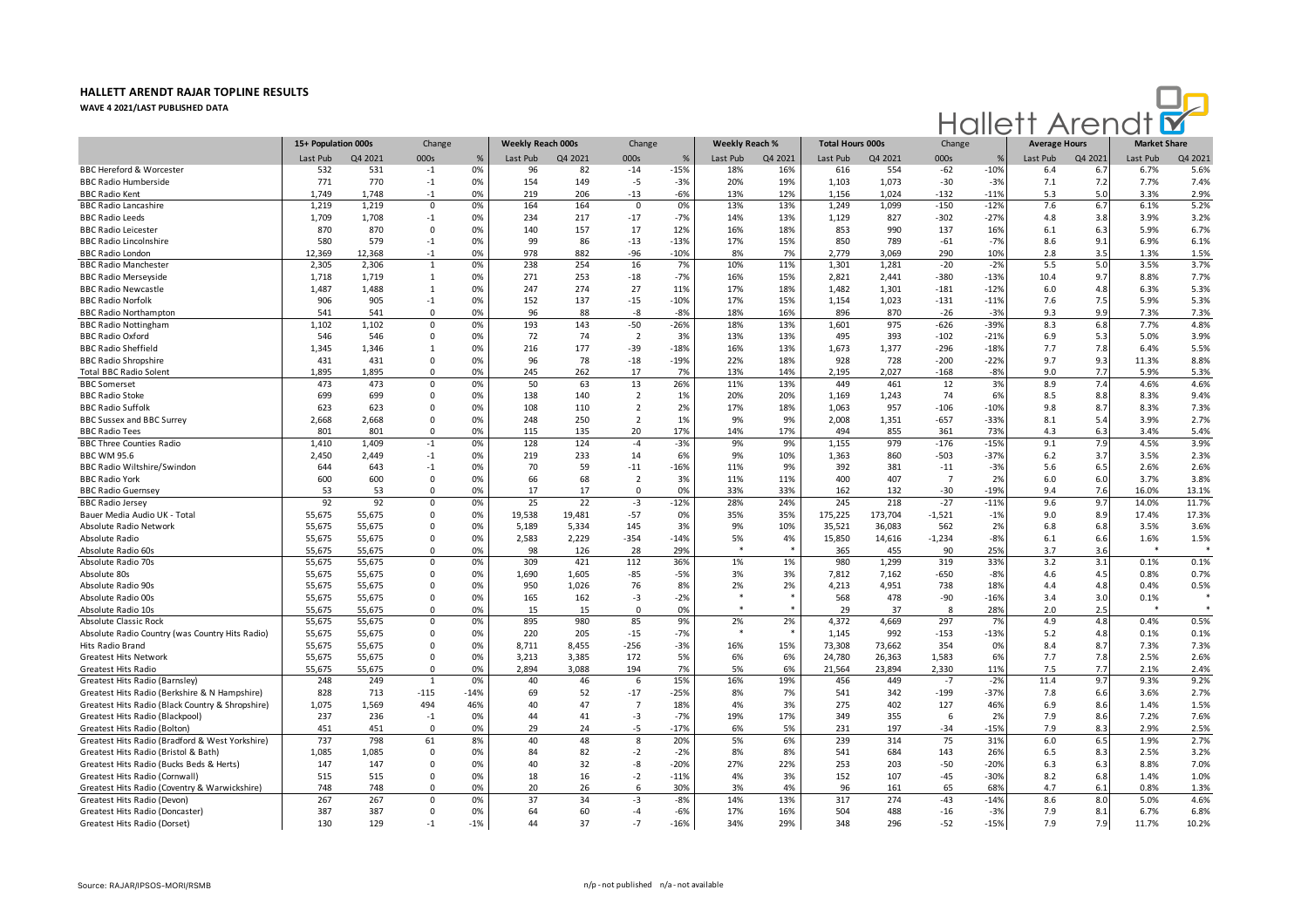

|                                                                                         | 15+ Population 000s |         | Change         |        | Weekly Reach 000s |                | Change         |        | <b>Weekly Reach %</b> |         | <b>Total Hours 000s</b> |         | Change      |               | <b>Average Hours</b> |         | <b>Market Share</b> |         |
|-----------------------------------------------------------------------------------------|---------------------|---------|----------------|--------|-------------------|----------------|----------------|--------|-----------------------|---------|-------------------------|---------|-------------|---------------|----------------------|---------|---------------------|---------|
|                                                                                         | Last Pub            | Q4 2021 | 000s           | $\%$   | Last Pub          | Q4 2021        | 000s           | %      | Last Pub              | Q4 2021 | Last Pub                | Q4 2021 | 000s        | $\frac{9}{2}$ | Last Pub             | Q4 2021 | Last Pub            | Q4 2021 |
| Greatest Hits Radio (East Midlands)                                                     | 2,535               | 2.448   | $-87$          | $-3%$  | 46                | 57             | 11             | 24%    | 2%                    | 2%      | 270                     | 309     | 39          | 14%           | 5.9                  | 5.5     | 0.6%                | 0.7%    |
| Greatest Hits Radio (Essex)                                                             | 288                 | 288     | $\mathbf 0$    | 0%     | 51                | 46             | $-5$           | $-10%$ | 18%                   | 16%     | 389                     | 300     | -89         | $-23%$        | 7.6                  | 6.5     | 6.4%                | 5.2%    |
| Greatest Hits Radio (Gloucestershire)                                                   | 302                 | 302     | $\mathbf 0$    | 0%     | 13                | 11             | $-2$           | $-15%$ | 4%                    | 4%      | 84                      | 83      | $-1$        | $-1%$         | 6.3                  | 7.3     | 1.3%                | 1.4%    |
| Greatest Hits Radio (Great Yarmouth)                                                    | 172                 | 171     | $-1$           | $-1%$  | 44                | 40             | $-4$           | $-9%$  | 26%                   | 23%     | 335                     | 315     | -20         | $-6%$         | 7.6                  | 7.9     | 9.2%                | 8.3%    |
| Greatest Hits Radio (Harrogate & Yorkshire Dales)                                       | 213                 | 213     | $\mathbf 0$    | 0%     | 50                | 39             | $-11$          | $-22%$ | 24%                   | 18%     | 365                     | 313     | $-52$       | $-14%$        | 7.2                  | 8.1     | 8.1%                | 7.6%    |
| Greatest Hits Radio (Hereford & Worcs)                                                  | 505                 | 505     | $\mathbf 0$    | 0%     | 15                | 17             | $\overline{2}$ | 13%    | 3%                    | 3%      | 114                     | 138     | 24          | 21%           | 7.6                  | 7.9     | 1.2%                | 1.5%    |
| Greatest Hits Radio (Lancashire)                                                        | 1,151               | 787     | $-364$         | $-32%$ | 42                | 16             | $-26$          | $-62%$ | 4%                    | 2%      | 370                     | 160     | $-210$      | $-57%$        | 8.9                  | 9.8     | 1.9%                | 1.2%    |
| Greatest Hits Radio (Leeds & West Yorkshire)                                            | 1,019               | 736     | $-283$         | $-28%$ | 73                | 75             | $\overline{2}$ | 3%     | 7%                    | 10%     | 579                     | 813     | 234         | 40%           | 7.9                  | 10.9    | 3.5%                | 7.5%    |
| Greatest Hits Radio (Lincs Gr'by Stmfrd & R'land)                                       | 963                 | 963     | 0              | 0%     | 60                | 50             | $-10$          | $-17%$ | 6%                    | 5%      | 519                     | 440     | $-79$       | $-15%$        | 8.7                  | 8.8     | 2.6%                | 2.1%    |
| Greatest Hits Radio (Liverpool)                                                         | 1.906               | 1,651   | $-255$         | $-13%$ | 156               | 207            | 51             | 33%    | 8%                    | 13%     | 1,624                   | 2,464   | 840         | 52%           | 10.4                 | 11.9    | 4.5%                | 7.9%    |
| Greatest Hits Radio (London)                                                            | 12,369              | 12,368  | $-1$           | 0%     | 548               | 818            | 270            | 49%    | 4%                    | 7%      | 3,278                   | 5,025   | 1,747       | 53%           | 6.0                  | 6.1     | 1.6%                | 2.5%    |
| Greatest Hits Radio (Greater Manchester)                                                | 2,595               | 2,133   | $-462$         | $-18%$ | 90                | 105            | 15             | 17%    | 3%                    | 5%      | 460                     | 757     | 297         | 65%           | 5.1                  | 7.2     | 1.1%                | 2.4%    |
| Greatest Hits Radio (North Derbyshire)                                                  | 427                 | 427     | $\mathbf 0$    | 0%     | 57                | 47             | $-10$          | $-18%$ | 13%                   | 11%     | 518                     | 399     | $-119$      | $-23%$        | 9.0                  | 8.5     | 6.2%                | 4.8%    |
| Greatest Hits Radio (North Norfolk)                                                     | 98                  | 97      | $-1$           | $-1%$  | 15                | 14             | $-1$           | $-7%$  | 15%                   | 15%     | 117                     | 110     | $-7$        | $-6%$         | 7.7                  | 7.7     | 5.1%                | 4.6%    |
| Greatest Hits Radio (Norwich)                                                           | 379                 | 380     | $\mathbf{1}$   | 0%     | 38                | 37             | $-1$           | $-3%$  | 10%                   | 10%     | 361                     | 376     | 15          | 4%            | 9.6                  | 10.2    | 4.9%                | 4.9%    |
| Greatest Hits Radio (Plymouth)                                                          | 260                 | 260     | $\mathbf 0$    | 0%     | 40                | 35             | -5             | $-13%$ | 15%                   | 14%     | 268                     | 248     | $-20$       | $-7%$         | 6.8                  | 7.0     | 4.7%                | 4.6%    |
| Greatest Hits Radio (Rotherham)                                                         | 213                 | 214     | 1              | 0%     | 27                | 32             | 5              | 19%    | 13%                   | 15%     | 217                     | 407     | 190         | 88%           | 8.0                  | 12.6    | 5.4%                | 9.8%    |
| Greatest Hits Radio (Salisbury)                                                         | 124                 | 125     | $\mathbf{1}$   | 1%     | 38                | 33             | -5             | $-13%$ | 30%                   | 26%     | 278                     | 204     | $-74$       | $-27%$        | 7.4                  | 6.2     | 9.6%                | 6.6%    |
| Greatest Hits Radio (Somerset)                                                          | 482                 | 483     | 1              | 0%     | 59                | 57             | $-2$           | $-3%$  | 12%                   | 12%     | 526                     | 473     | $-53$       | $-10%$        | 8.9                  | 8.4     | 5.2%                | 4.6%    |
|                                                                                         | 483                 | 484     | $\mathbf{1}$   | 0%     | 26                | 23             | $-3$           | $-12%$ | 5%                    | 5%      |                         | 165     | $\mathbf 0$ | 0%            |                      | 7.2     | 1.9%                | 1.8%    |
| Greatest Hits Radio (South Wales)                                                       | 1,348               | 556     | $-792$         | -59%   | 89                | 32             | $-57$          | $-64%$ | 7%                    | 6%      | 165<br>862              | 302     | -560        | $-65%$        | 6.4<br>9.7           | 9.5     | 3.3%                | 3.1%    |
| Greatest Hits Radio (South Yorkshire)<br>Greatest Hits Radio (Staffordshire & Cheshire) | 825                 | 825     | $\mathbf 0$    | 0%     | 46                | 31             | $-15$          | $-33%$ | 6%                    | 4%      | 555                     | 344     | $-211$      | $-38%$        | 12.0                 | 11.2    | 3.4%                | 2.2%    |
| Greatest Hits Radio (Surrey & East Hampshire)                                           | 513                 | 506     | $-7$           | $-1%$  | 71                | 40             | $-31$          | $-44%$ | 14%                   | 8%      | 476                     | 196     | $-280$      | $-59%$        | 6.7                  | 4.9     | 4.9%                | 2.2%    |
| Greatest Hits Radio (Swindon)                                                           | 278                 | 278     | $\Omega$       | 0%     | 25                | 24             | $-1$           | $-4%$  | 9%                    | 9%      | 105                     | 117     | 12          | 11%           | 4.2                  | 4.8     | 1.9%                | 2.1%    |
|                                                                                         | 829                 | 829     | $\Omega$       | 0%     |                   |                |                |        |                       |         | 240                     |         |             |               |                      |         | 1.6%                |         |
| Greatest Hits Radio (Teesside)                                                          |                     |         |                |        | 36                | 42             | 6              | 17%    | 4%                    | 5%      |                         | 187     | $-53$       | $-22%$        | 6.7                  | 4.4     |                     | 1.1%    |
| Greatest Hits Radio (Tyne & Wear)                                                       | 1,536               | 1,537   | $\mathbf{1}$   | 0%     | 50                | 57             | $\overline{7}$ | 14%    | 3%                    | 4%      | 325                     | 325     | $\Omega$    | 0%            | 6.6                  | 5.7     | 1.3%                | 1.3%    |
| Greatest Hits Radio (Wakefield)                                                         | 317                 | 318     | $\overline{1}$ | 0%     | 33                | 45             | 12             | 36%    | 10%                   | 14%     | 281                     | 370     | 89          | 32%           | 8.6                  | 8.2     | 4.9%                | 6.9%    |
| Greatest Hits Radio (Warrington)                                                        | 280                 | 280     | 0              | 0%     | 34                | 30             | $-4$           | $-12%$ | 12%                   | 11%     | 212                     | 193     | $-19$       | $-9%$         | 6.3                  | 6.5     | 4.2%                | 4.0%    |
| Greatest Hits Radio (West Midlands)                                                     | 3,883               | 3,883   | 0              | 0%     | 222               | 201            | $-21$          | $-9%$  | 6%                    | 5%      | 1,546                   | 1,408   | $-138$      | $-9%$         | 7.0                  | 7.0     | 2.4%                | 2.3%    |
| Greatest Hits Radio (West Norfolk)                                                      | 189                 | 188     | $-1$           | $-1%$  | 47                | 44             | $-3$           | $-6%$  | 25%                   | 23%     | 370                     | 353     | $-17$       | $-5%$         | 7.9                  | 8.1     | 8.9%                | 8.9%    |
| Greatest Hits Radio (West Sussex)                                                       | 199                 | 200     | 1              | 1%     | 51                | 39             | $-12$          | $-24%$ | 26%                   | 19%     | 455                     | 374     | $-81$       | $-18%$        | 8.9                  | 9.6     | 11.0%               | 9.0%    |
| Greatest Hits Radio (Wigan & St Helens)                                                 | 463                 | 463     | $\Omega$       | 0%     | 47                | 49             | $\overline{2}$ | 4%     | 10%                   | 11%     | 282                     | 267     | $-15$       | $-5%$         | 5.9                  | 5.4     | 3.6%                | 3.4%    |
| Greatest Hits Radio (York & North Yorkshire)                                            | 370                 | 370     | $\mathbf 0$    | 0%     | 66                | 60             | -6             | $-9%$  | 18%                   | 16%     | 502                     | 411     | $-91$       | $-18%$        | 7.6                  | 6.8     | 8.0%                | 6.5%    |
| Greatest Hits Radio (Yorkshire Coast)                                                   | 114                 | 114     | $\Omega$       | 0%     | 44                | 38             | -6             | $-14%$ | 38%                   | 33%     | 374                     | 346     | $-28$       | $-7%$         | 8.6                  | 9.1     | 15.9%               | 14.1%   |
| Clyde 2                                                                                 | 1.948               | 1.949   | 1              | 0%     | 111               | 116            | 5              | 5%     | 6%                    | 6%      | 1,457                   | 929     | $-528$      | $-36%$        | 13.1                 | 8.0     | 4.2%                | 2.8%    |
| Downtown Country                                                                        | 1,538               | 1,539   | $\mathbf{1}$   | 0%     | 114               | 109            | -5             | $-4%$  | 7%                    | 7%      | 948                     | 974     | 26          | 3%            | 8.3                  | 8.9     | 3.4%                | 3.5%    |
| Forth 2                                                                                 | 1,188               | 1,188   | $\Omega$       | 0%     | 39                | 32             | $-7$           | $-18%$ | 3%                    | 3%      | 190                     | 235     | 45          | 24%           | 4.9                  | 7.4     | 1.1%                | 1.3%    |
| Northsound 2                                                                            | 343                 | 343     | $\Omega$       | 0%     | 25                | 21             | $-4$           | $-16%$ | 7%                    | 6%      | 184                     | 143     | $-41$       | $-22%$        | 7.3                  | 6.8     | 2.7%                | 2.1%    |
| Tay 2                                                                                   | 395                 | 395     | 0              | 0%     | 36                | 31             | $-5$           | $-14%$ | 9%                    | 8%      | 334                     | 289     | $-45$       | $-13%$        | 9.3                  | 9.4     | 5.2%                | 4.2%    |
| Hits Radio Network                                                                      | 55,675              | 55,675  | $\Omega$       | 0%     | 6,155             | 5,672          | $-483$         | $-8%$  | 11%                   | 10%     | 48,527                  | 47,300  | $-1,227$    | $-3%$         | 7.9                  | 8.3     | 4.8%                | 4.7%    |
| <b>Hits Radio</b>                                                                       | 55,675              | 55,675  | $\Omega$       | 0%     | 851               | 813            | $-38$          | $-4%$  | 2%                    | 1%      | 4,498                   | 4,089   | $-409$      | $-9%$         | 5.3                  | 5.0     | 0.4%                | 0.4%    |
| Hits Radio (Bournemouth & Poole)                                                        | 420                 | 420     | $\Omega$       | 0%     | 42                | 43             | $\overline{1}$ | 2%     | 10%                   | 10%     | 220                     | 225     | -5          | 2%            | 5.2                  | 5.2     | 2.7%                | 2.6%    |
| Hits Radio (Bristol & South West)                                                       | 842                 | 890     | 48             | 6%     | 82                | 33             | $-49$          | $-60%$ | 10%                   | 4%      | 650                     | 262     | $-388$      | $-60%$        | 8.0                  | 7.9     | 4.0%                | 1.5%    |
| Hits Radio (Manchester)                                                                 | 2,595               | 2,595   | $\Omega$       | 0%     | 248               | 239            | -9             | $-4%$  | 10%                   | 9%      | 1,767                   | 1,653   | $-114$      | $-6%$         | 7.1                  | 6.9     | 4.2%                | 4.2%    |
| Hits Radio (North Yorkshire)                                                            | n/p                 | 697     | n/p            | n/a    | n/p               | 8              | n/a            | n/a    | n/p                   | 1%      | n/p                     | 17      | n/a         | $n/\epsilon$  | n/a                  | 2.3     | n/p                 | 0.1%    |
| Hits Radio (Suffolk) (was Town 102)                                                     | 309                 | 308     | $-1$           | 0%     | $\overline{7}$    | $\overline{7}$ | $\mathbf{0}$   | 0%     | 2%                    | 2%      | 41                      | 64      | 23          | 56%           | 6.0                  | 9.8     | 0.6%                | 1.0%    |
| 96.4 FM The Wave                                                                        | 483                 | 484     | $\mathbf{1}$   | 0%     | 111               | 91             | $-20$          | $-18%$ | 23%                   | 19%     | 902                     | 736     | $-166$      | $-18%$        | 8.1                  | 8.1     | 10.4%               | 8.1%    |
| Radio Borders                                                                           | 112                 | 112     | $\Omega$       | 0%     | 44                | 44             | $\Omega$       | 0%     | 40%                   | 39%     | 580                     | 591     | 11          | 2%            | 13.0                 | 13.5    | 30.3%               | 29.9%   |
| <b>CFM</b>                                                                              | 253                 | 253     | $\Omega$       | 0%     | 78                | 77             | $-1$           | $-1%$  | 31%                   | 31%     | 728                     | 632     | $-96$       | $-13%$        | 9.4                  | 8.2     | 14.5%               | 12.9%   |
| Radio City                                                                              | 1,906               | 1,953   | 47             | 2%     | 290               | 299            | 9              | 3%     | 15%                   | 15%     | 2,056                   | 1,777   | $-279$      | $-14%$        | 7.1                  | 6.0     | 5.7%                | 4.9%    |
| Clyde 1                                                                                 | 1,948               | 1,949   | 1              | 0%     | 618               | 627            | 9              | 1%     | 32%                   | 32%     | 5,608                   | 5,614   | 6           | 0%            | 9.1                  | 8.9     | 16.2%               | 16.7%   |
| Cool FM                                                                                 | 1,538               | 1,539   | $\overline{1}$ | 0%     | 492               | 446            | $-46$          | $-9%$  | 32%                   | 29%     | 3,575                   | 3,185   | $-390$      | $-11%$        | 7.3                  | 7.1     | 12.9%               | 11.5%   |
| Downtown Radio                                                                          | 1,538               | 1,539   | 1              | 0%     | 281               | 280            | $-1$           | 0%     | 18%                   | 18%     | 2,012                   | 2,391   | 379         | 19%           | 7.2                  | 8.5     | 7.3%                | 8.6%    |
| Forth 1                                                                                 | 1,188               | 1,188   | 0              | 0%     | 322               | 306            | $-16$          | $-5%$  | 27%                   | 26%     | 3,010                   | 3,074   | 64          | 2%            | 9.3                  | 10.0    | 17.5%               | 17.1%   |
| Free Radio (Birmingham)                                                                 | 2,285               | 2,284   | $-1$           | 0%     | 139               | 115            | $-24$          | $-17%$ | 6%                    | 5%      | 941                     | 858     | $-83$       | $-9%$         | 6.8                  | 7.5     | 2.6%                | 2.5%    |
| Free Radio (Black Country & Shropshire)                                                 | 1,568               | 1,569   | $\mathbf{1}$   | 0%     | 100               | 64             | -36            | -36%   | 6%                    | 4%      | 621                     | 408     | -213        | $-34%$        | 6.2                  | 6.4     | 2.2%                | 1.5%    |
|                                                                                         |                     |         |                |        |                   |                |                |        |                       |         |                         |         |             |               |                      |         |                     |         |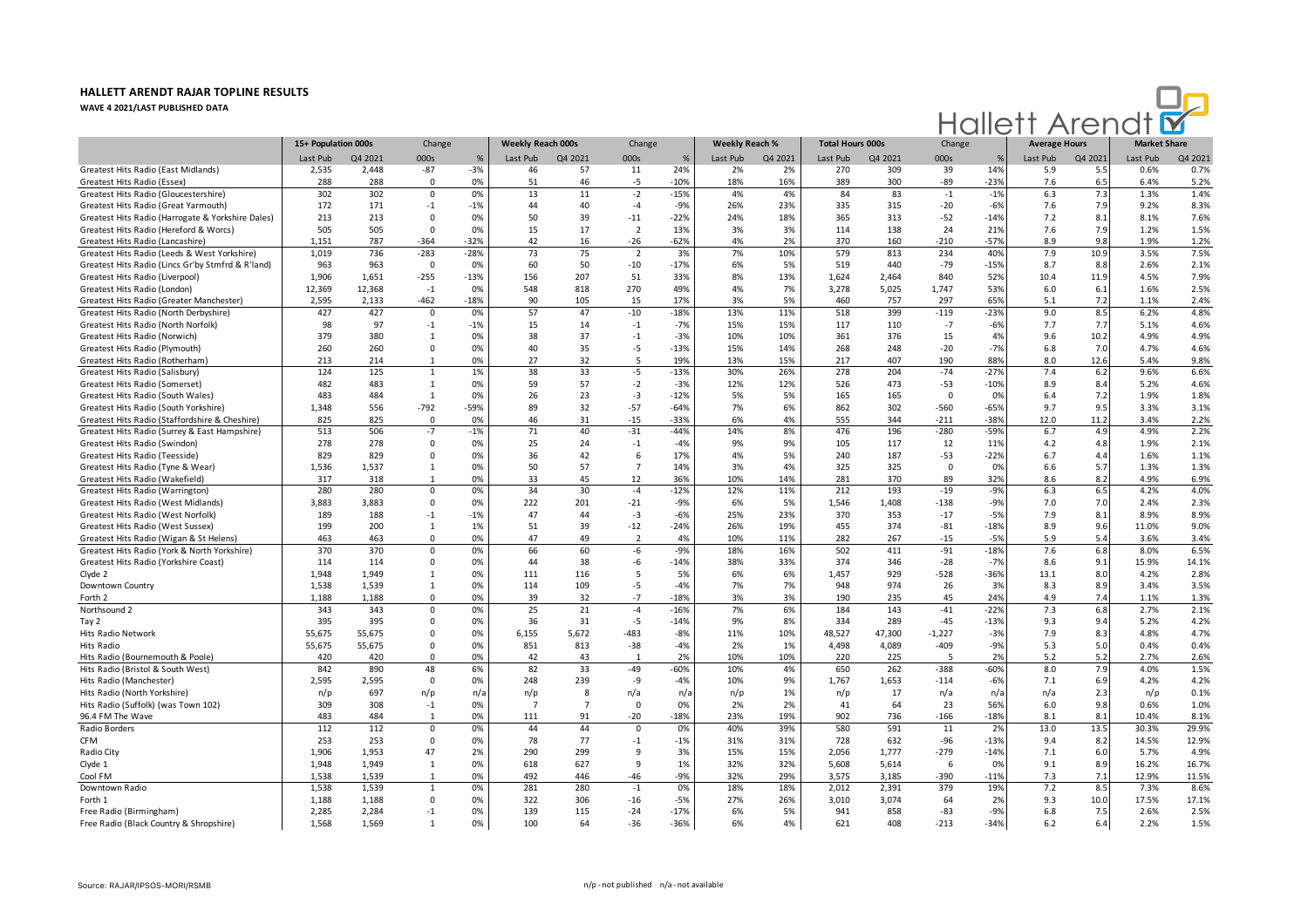

|                                             | 15+ Population 000s |         | Change         |       | Weekly Reach 000s |         | Change                  |        | <b>Weekly Reach %</b> |         | <b>Total Hours 000s</b> |         | Change   |               | <b>Average Hours</b> |         | <b>Market Share</b> |         |
|---------------------------------------------|---------------------|---------|----------------|-------|-------------------|---------|-------------------------|--------|-----------------------|---------|-------------------------|---------|----------|---------------|----------------------|---------|---------------------|---------|
|                                             | Last Pub            | Q4 2021 | 000s           | $\%$  | Last Pub          | Q4 2021 | 000s                    | %      | Last Pub              | Q4 2021 | Last Pub                | Q4 2021 | 000s     | $\frac{9}{6}$ | Last Pub             | Q4 2021 | Last Pub            | Q4 2021 |
| Free Radio (Coventry & Warwickshire)        | 748                 | 748     | $\Omega$       | 0%    | 115               | 89      | $-26$                   | $-23%$ | 15%                   | 12%     | 714                     | 697     | $-17$    | $-2%$         | 6.2                  | 7.8     | 5.8%                | 5.5%    |
| Free Radio (Herefordshire & Worcestershire) | 505                 | 505     | $\overline{0}$ | 0%    | 70                | 68      | $-2$                    | $-3%$  | 14%                   | 14%     | 429                     | 408     | $-21$    | $-5%$         | 6.1                  | 6.0     | 4.5%                | 4.5%    |
| Gem                                         | 2,535               | 2,448   | $-87$          | $-3%$ | 371               | 321     | $-50$                   | $-13%$ | 15%                   | 13%     | 2,694                   | 2,384   | $-310$   | $-12%$        | 7.3                  | 7.4     | 5.9%                | 5.4%    |
| Hallam FM                                   | 1,348               | 1,366   | 18             | 1%    | 359               | 335     | $-24$                   | $-7%$  | 27%                   | 25%     | 2,637                   | 2,906   | 269      | 10%           | 7.4                  | 8.7     | 10.0%               | 11.5%   |
| Lincs FM                                    | 963                 | 963     | $\mathbf 0$    | 0%    | 238               | 204     | $-34$                   | $-14%$ | 25%                   | 21%     | 2,488                   | 2,549   | 61       | 2%            | 10.5                 | 12.5    | 12.5%               | 12.4%   |
| Metro Radio                                 | 1,536               | 1,537   | -1             | 0%    | 314               | 320     | 6                       | 2%     | 20%                   | 21%     | 1,869                   | 1,950   | 81       | 4%            | 6.0                  | 6.1     | 7.6%                | 7.6%    |
| <b>MFR</b>                                  | 255                 | 255     | $^{\circ}$     | 0%    | 112               | 102     | $-10$                   | $-9%$  | 44%                   | 40%     | 1,288                   | 1,209   | $-79$    | $-6%$         | 11.5                 | 11.9    | 27.8%               | 25.8%   |
| Northsound 1                                | 343                 | 343     | $\Omega$       | 0%    | 134               | 133     | $-1$                    | $-1%$  | 39%                   | 39%     | 1,219                   | 1,102   | $-117$   | $-10%$        | 9.1                  | 8.3     | 17.8%               | 15.8%   |
| Pirate FM                                   | 515                 | 515     | $\Omega$       | 0%    | 143               | 139     | $-4$                    | $-3%$  | 28%                   | 27%     | 1,038                   | 1,092   | 54       | 5%            | 7.3                  | 7.9     | 9.6%                | 10.2%   |
| Pulse 1                                     | 1,395               | 1,454   | 59             | 4%    | 131               | 64      | $-67$                   | $-51%$ | 9%                    | 4%      | 732                     | 273     | $-459$   | $-63%$        | 5.6                  | 4.2     | 3.1%                | 1.3%    |
| Rock FM                                     | 1,292               | 1,289   | -3             | 0%    | 197               | 182     | $-15$                   | $-8%$  | 15%                   | 14%     | 1,293                   | 1,961   | 668      | 52%           | 6.6                  | 10.8    | 5.8%                | 8.6%    |
| Signal One                                  | 825                 | 825     | $\mathbf 0$    | 0%    | 184               | 142     | $-42$                   | $-23%$ | 22%                   | 17%     | 1,634                   | 1,207   | $-427$   | $-26%$        | 8.9                  | 8.5     | 10.1%               | 7.7%    |
| Tay FM                                      | 395                 | 395     | $\mathbf 0$    | 0%    | 130               | 126     | $-4$                    | $-3%$  | 33%                   | 32%     | 994                     | 965     | $-29$    | $-3%$         | 7.7                  | 7.6     | 15.5%               | 14.1%   |
| <b>TFM</b>                                  | 829                 | 829     | 0              | 0%    | 97                | 84      | $-13$                   | -13%   | 12%                   | 10%     | 510                     | 618     | 108      | 21%           | 5.3                  | 7.4     | 3.4%                | 3.8%    |
| Viking FM                                   | 921                 | 922     | 1              | 0%    | 162               | 157     | $-5$                    | $-3%$  | 18%                   | 17%     | 934                     | 1,064   | 130      | 14%           | 5.8                  | 6.8     | 5.5%                | 6.2%    |
| <b>Wave 105</b>                             | 1,866               | 1.865   | $-1$           | 0%    | 247               | 229     | $-18$                   | $-7%$  | 13%                   | 12%     | 2.401                   | 2,502   | 101      | 4%            | 9.7                  | 10.9    | 6.7%                | 6.6%    |
| West Sound (inc West FM)                    | 397                 | 397     | $\Omega$       | 0%    | 164               | 152     | $-12$                   | $-7%$  | 41%                   | 38%     | 1,352                   | 1,357   | 5        | 0%            | 8.2                  | 8.9     | 20.9%               | 20.7%   |
| Heat                                        | 55,675              | 55,675  | $\mathbf 0$    | 0%    | 402               | 361     | $-41$                   | $-10%$ | 1%                    | 1%      | 1,584                   | 1,632   | 48       | 3%            | 3.9                  | 4.5     | 0.2%                | 0.2%    |
| Jazz FM                                     | 55,675              | 55,675  | $\Omega$       | 0%    | 469               | 424     | $-45$                   | $-10%$ | 1%                    | 1%      | 1,984                   | 1,693   | $-291$   | $-15%$        | 4.2                  | 4.0     | 0.2%                | 0.2%    |
| Kerrang!                                    | 55,675              | 55,675  | $\mathbf 0$    | 0%    | 473               | 470     | $-3$                    | $-1%$  | 1%                    | 1%      | 2,084                   | 2,154   | 70       | 3%            | 4.4                  | 4.6     | 0.2%                | 0.2%    |
| <b>Kiss Network</b>                         | 55,675              | 55,675  | $\Omega$       | 0%    | 4,741             | 4,534   | $-207$                  | $-4%$  | 9%                    | 8%      | 22,653                  | 21,907  | $-746$   | $-3%$         | 4.8                  | 4.8     | 2.3%                | 2.2%    |
| Kiss                                        | 55,675              | 55,675  | $\mathbf 0$    | 0%    | 2,771             | 2,772   | 1                       | 0%     | 5%                    | 5%      | 10,362                  | 10,513  | 151      | 1%            | 3.7                  | 3.8     | 1.0%                | 1.0%    |
| Kiss (East)                                 | 2,228               | 2,228   | $\mathbf 0$    | 0%    | 226               | 182     | -44                     | -19%   | 10%                   | 8%      | 1,408                   | 813     | $-595$   | $-42%$        | 6.2                  | 4.5     | 3.0%                | 1.8%    |
| Kiss (London)                               | 12,369              | 12,368  | $-1$           | 0%    | 1,069             | 1,125   | 56                      | 5%     | 9%                    | 9%      | 3,651                   | 4,822   | 1,171    | 32%           | 3.4                  | 4.3     | 1.8%                | 2.4%    |
| Kiss (West)                                 | 2,549               | 2,549   | $\Omega$       | 0%    | 313               | 291     | $-22$                   | $-7%$  | 12%                   | 11%     | 1,342                   | 1,215   | $-127$   | $-9%$         | 4.3                  | 4.2     | 2.6%                | 2.3%    |
| Kiss Fresh                                  | 55,675              | 55,675  | $\Omega$       | 0%    | 416               | 307     | $-109$                  | $-26%$ | 1%                    | 1%      | 1.144                   | 905     | $-239$   | $-21%$        | 2.7                  | 3.0     | 0.1%                | 0.1%    |
| Kisstory                                    | 55,675              | 55,675  | $\mathbf 0$    | 0%    | 2,255             | 2,301   | 46                      | 2%     | 4%                    | 4%      | 9,745                   | 9,839   | 94       | 1%            | 4.3                  | 4.3     | 1.0%                | 1.0%    |
| <b>Magic Network</b>                        | 55,675              | 55,675  | $\mathbf 0$    | 0%    | 4,127             | 4,076   | $-51$                   | $-1%$  | 7%                    | 7%      | 25,381                  | 23,564  | $-1,817$ | $-7%$         | 6.2                  | 5.8     | 2.5%                | 2.3%    |
| Magic                                       | 55,675              | 55,675  | $\mathbf 0$    | 0%    | 3,450             | 3,253   | $-197$                  | $-6%$  | 6%                    | 6%      | 19,078                  | 18,203  | $-875$   | $-5%$         | 5.5                  | 5.6     | 1.9%                | 1.8%    |
| Magic (London)                              | 12,369              | 12,368  | $-1$           | 0%    | 1,596             | 1,450   | $-146$                  | $-9%$  | 13%                   | 12%     | 9,612                   | 8,028   | $-1,584$ | $-16%$        | 6.0                  | 5.5     | 4.7%                | 4.0%    |
| Magic at the Musicals                       | 55,675              | 55,675  | $\mathbf{0}$   | 0%    | 184               | 200     | 16                      | 9%     | $\ast$                |         | 696                     | 756     | 60       | 9%            | 3.8                  | 3.8     | 0.1%                | 0.1%    |
| Magic Chilled                               | 55,675              | 55,675  | $\Omega$       | 0%    | 237               | 263     | 26                      | 11%    | $\ast$                |         | 1,036                   | 1,222   | 186      | 18%           | 4.4                  | 4.6     | 0.1%                | 0.1%    |
| Magic Soul                                  | 55,675              | 55,675  | $\Omega$       | 0%    | 355               | 287     | $-68$                   | $-19%$ | 1%                    | 1%      | 2,352                   | 1,324   | $-1,028$ | $-44%$        | 6.6                  | 4.6     | 0.2%                | 0.1%    |
| <b>Mellow Magio</b>                         | 55,675              | 55,675  | $\mathbf 0$    | 0%    | 481               | 404     | $-77$                   | $-16%$ | 1%                    | 1%      | 2,510                   | 2,215   | $-295$   | $-12%$        | 5.2                  | 5.5     | 0.2%                | 0.2%    |
| Planet Rock                                 | 55,675              | 55,675  | $\Omega$       | 0%    | 1,332             | 1,396   | 64                      | 5%     | 2%                    | 3%      | 10,999                  | 10,652  | $-347$   | $-3%$         | 8.3                  | 7.6     | 1.1%                | 1.1%    |
| Scala Radio                                 | 55,675              | 55,675  | $\mathbf 0$    | 0%    | 399               | 400     | $\overline{1}$          | 0%     | 1%                    | 1%      | 2,418                   | 2,602   | 184      | 8%            | 6.1                  | 6.5     | 0.2%                | 0.3%    |
| Total Global Radio (UK)                     | 55,675              | 55,675  | $\mathbf 0$    | 0%    | 24,161            | 24,330  | 169                     | 1%     | 43%                   | 44%     | 215,027                 | 219,850 | 4,823    | 2%            | 8.9                  | 9.0     | 21.4%               | 21.8%   |
| Capital Brand (UK)                          | 55,675              | 55,675  | $\mathbf 0$    | 0%    | 7,627             | 7,599   | $-28$                   | 0%     | 14%                   | 14%     | 35,808                  | 36,640  | 832      | 2%            | 4.7                  | 4.8     | 3.6%                | 3.6%    |
| Capital Dance                               | 55,675              | 55,675  | 0              | 0%    | 287               | 592     | 305                     | 106%   | 1%                    | 1%      | 916                     | 1,990   | 1,074    | 117%          | 3.2                  | 3.4     | 0.1%                | 0.2%    |
| Capital Network (UK)                        | 55,675              | 55,675  | $\Omega$       | 0%    | 6,528             | 6,349   | $-179$                  | $-3%$  | 12%                   | 11%     | 29,490                  | 29,236  | $-254$   | $-1%$         | 4.5                  | 4.6     | 2.9%                | 2.9%    |
| Capital Liverpool                           | 1,099               | 1,099   | $\Omega$       | 0%    | 175               | 155     | $-20$                   | $-11%$ | 16%                   | 14%     | 840                     | 655     | $-185$   | $-22%$        | 4.8                  | 4.2     | 4.1%                | 3.2%    |
| Capital London                              | 12,369              | 12,368  | $-1$           | 0%    | 1,786             | 1,691   | $-95$                   | $-5%$  | 14%                   | 14%     | 7,001                   | 6,424   | $-577$   | $-8%$         | 3.9                  | 3.8     | 3.4%                | 3.2%    |
| Capital Mid Counties                        | 1,112               | 1,111   | $-1$           | 0%    | 97                | 100     | $\overline{\mathbf{3}}$ | 3%     | 9%                    | 9%      | 416                     | 488     | 72       | 17%           | 4.3                  | 4.9     | 2.2%                | 2.5%    |
| Capital Mid Counties - North                | 268                 | 268     | $\Omega$       | 0%    | 22                | 16      | -6                      | $-27%$ | 8%                    | 6%      | 109                     | 99      | $-10$    | $-9%$         | 5.0                  | 6.1     | 2.2%                | 1.9%    |
| Capital Mid Counties - South                | 843                 | 843     | $\mathbf 0$    | 0%    | 83                | 101     | 18                      | 22%    | 10%                   | 12%     | 339                     | 598     | 259      | 76%           | 4.1                  | 5.9     | 2.3%                | 3.9%    |
| Capital Midlands                            | 4,696               | 4,695   | $-1$           | 0%    | 848               | 788     | $-60$                   | $-7%$  | 18%                   | 17%     | 4,079                   | 3,799   | $-280$   | $-7%$         | 4.8                  | 4.8     | 5.1%                | 4.9%    |
| Capital Birmingham                          | 2,309               | 2,308   | $-1$           | 0%    | 401               | 356     | $-45$                   | $-11%$ | 17%                   | 15%     | 1,583                   | 1,406   | $-177$   | $-11%$        | 3.9                  | 4.0     | 4.3%                | 4.1%    |
| Capital East Midlands                       | 2,387               | 2,387   | $\mathbf{0}$   | 0%    | 447               | 432     | $-15$                   | $-3%$  | 19%                   | 18%     | 2,496                   | 2,394   | $-102$   | $-4%$         | 5.6                  | 5.5     | 5.8%                | 5.5%    |
| Capital East Midlands - Derbyshire          | 560                 | 561     | $\mathbf{1}$   | 0%    | 79                | 82      | $\overline{\mathbf{3}}$ | 4%     | 14%                   | 15%     | 385                     | 473     | 88       | 23%           | 4.9                  | 5.8     | 3.9%                | 4.6%    |
| Capital East Midlands - Leicestershire      | 824                 | 824     | $\Omega$       | 0%    | 165               | 165     | $\mathbf 0$             | 0%     | 20%                   | 20%     | 765                     | 793     | 28       | 4%            | 4.6                  | 4.8     | 5.6%                | 5.6%    |
| Capital East Midlands - Nottinghamshire     | 1,054               | 1,054   | $\Omega$       | 0%    | 204               | 186     | $-18$                   | $-9%$  | 19%                   | 18%     | 1,348                   | 1,130   | $-218$   | $-16%$        | 6.6                  | 6.1     | 6.6%                | 5.8%    |
| Capital North East                          | 2,279               | 2,279   | $\Omega$       | 0%    | 427               | 422     | $-5$                    | $-1%$  | 19%                   | 19%     | 2,209                   | 2,311   | 102      | 5%            | 5.2                  | 5.5     | 5.8%                | 5.7%    |
| Capital North West                          | 3,638               | 3,638   | $\Omega$       | 0%    | 512               | 461     | $-51$                   | $-10%$ | 14%                   | 13%     | 2,385                   | 1,952   | $-433$   | $-18%$        | 4.7                  | 4.2     | 4.0%                | 3.4%    |
| Capital Lancashire                          | 602                 | 602     | 0              | 0%    | 66                | 36      | $-30$                   | -45%   | 11%                   | 6%      | 343                     | 197     | $-146$   | $-43%$        | 5.2                  | 5.5     | 3.5%                | 2.0%    |
| Capital Manchester                          | 3,036               | 3,036   | $\Omega$       | 0%    | 446               | 425     | $-21$                   | $-5%$  | 15%                   | 14%     | 2,042                   | 1,755   | $-287$   | $-14%$        | 4.6                  | 4.1     | 4.1%                | 3.7%    |
| Capital North West and Wales                | 1,048               | 1,047   | $-1$           | 0%    | 107               | 140     | 33                      | 31%    | 10%                   | 13%     | 639                     | 629     | $-10$    | $-2%$         | 6.0                  | 4.5     | 3.0%                | 2.7%    |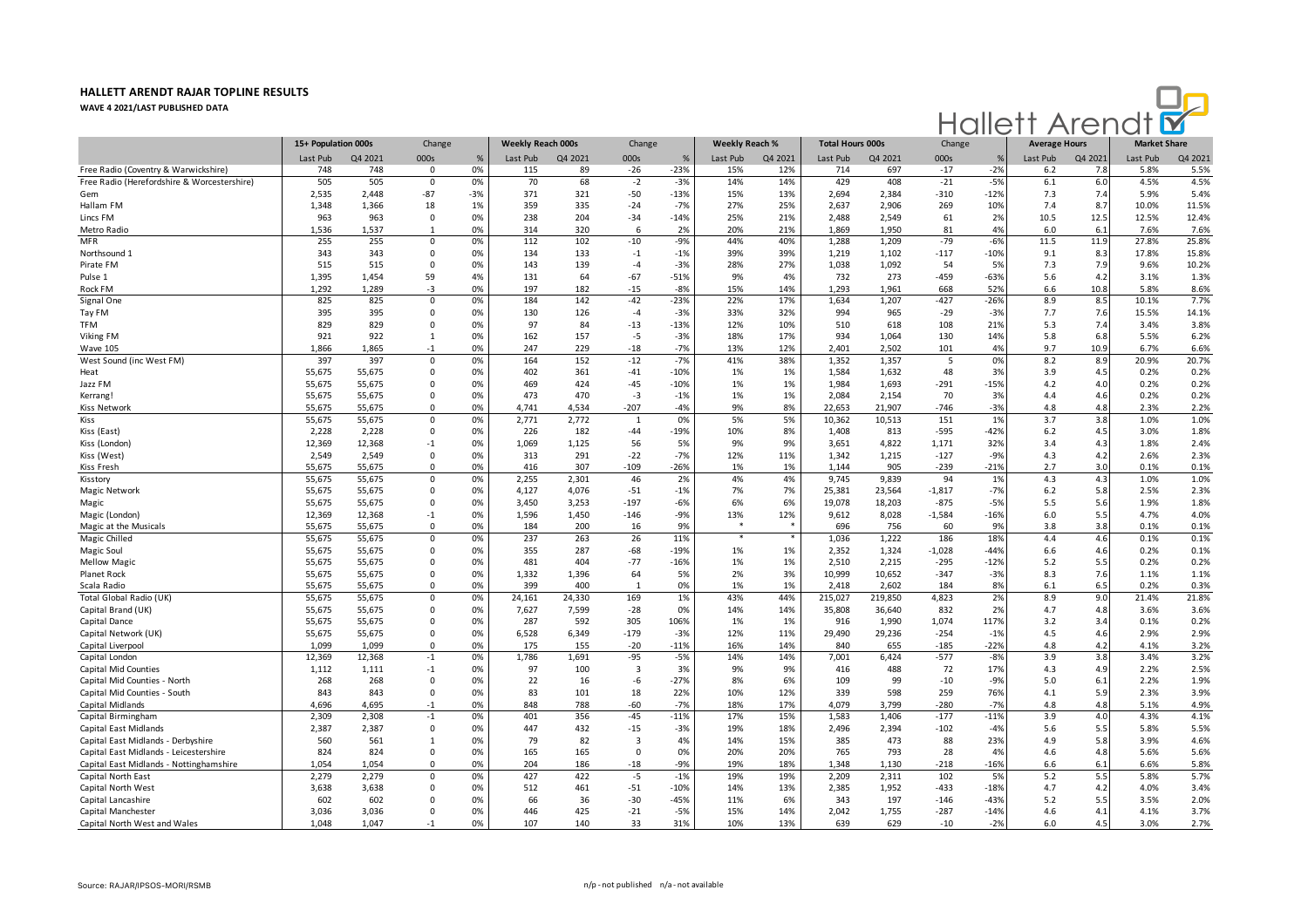

|                                             | 15+ Population 000s |         | Change      |    | <b>Weekly Reach 000s</b> |         | Change                  |        | <b>Weekly Reach %</b> |         | <b>Total Hours 000s</b> |         | Change   |               | <b>Average Hours</b> |         | <b>Market Share</b> |         |
|---------------------------------------------|---------------------|---------|-------------|----|--------------------------|---------|-------------------------|--------|-----------------------|---------|-------------------------|---------|----------|---------------|----------------------|---------|---------------------|---------|
|                                             | Last Pub            | Q4 2021 | 000s        | %  | Last Pub                 | Q4 2021 | 000s                    | %      | Last Pub              | Q4 2021 | Last Pub                | Q4 2021 | 000s     | $\frac{9}{2}$ | Last Pub             | Q4 2021 | Last Pub            | Q4 2021 |
| Capital Scotland                            | 2,910               | 2,911   | 1           | 0% | 426                      | 414     | $-12$                   | $-3%$  | 15%                   | 14%     | 1,936                   | 1,809   | $-127$   | $-7%$         | 4.5                  | 4.4     | 4.1%                | 3.8%    |
| Capital South                               | 1,598               | 1,597   | $-1$        | 0% | 189                      | 220     | 31                      | 16%    | 12%                   | 14%     | 745                     | 855     | 110      | 15%           | 3.9                  | 3.9     | 2.6%                | 2.8%    |
| Capital Brighton                            | 388                 | 389     | -1          | 0% | 19                       | 19      | $\mathbf 0$             | 0%     | 5%                    | 5%      | 101                     | 98      | $-3$     | $-3%$         | 5.2                  | 5.2     | 1.4%                | 1.3%    |
| Capital South Coast                         | 1,209               | 1,209   | $\mathbf 0$ | 0% | 171                      | 196     | 25                      | 15%    | 14%                   | 16%     | 657                     | 720     | 63       | 10%           | 3.8                  | 3.7     | 2.9%                | 3.1%    |
| Capital South Wales                         | 1,066               | 1,065   | $-1$        | 0% | 159                      | 156     | $-3$                    | $-2%$  | 15%                   | 15%     | 967                     | 1,082   | 115      | 12%           | 6.1                  | 7.0     | 4.8%                | 4.7%    |
| Capital Yorkshire                           | 4,710               | 4,710   | 0           | 0% | 834                      | 775     | $-59$                   | $-7%$  | 18%                   | 16%     | 4,111                   | 3,945   | $-166$   | $-4%$         | 4.9                  | 5.1     | 4.8%                | 4.8%    |
| Capital XTRA Brand UK                       | 55,675              | 55,675  | $\mathbf 0$ | 0% | 1,669                    | 1,508   | $-161$                  | $-10%$ | 3%                    | 3%      | 5,875                   | 5,621   | $-254$   | $-4%$         | 3.5                  | 3.7     | 0.6%                | 0.6%    |
| Capital XTRA (UK)                           | 55,675              | 55,675  | $^{\circ}$  | 0% | 1,538                    | 1,359   | $-179$                  | $-12%$ | 3%                    | 2%      | 5,050                   | 4,877   | $-173$   | $-3%$         | 3.3                  | 3.6     | 0.5%                | 0.5%    |
| Capital XTRA (London)                       | 12,369              | 12,368  | $-1$        | 0% | 614                      | 479     | $-135$                  | $-22%$ | 5%                    | 4%      | 2,207                   | 1,969   | $-238$   | $-11%$        | 3.6                  | 4.1     | 1.1%                | 1.0%    |
| Capital XTRA Reloaded                       | 55,675              | 55,675  | $\mathbf 0$ | 0% | 214                      | 277     | 63                      | 29%    | *                     |         | 656                     | 767     | 111      | 17%           | 3.1                  | 2.8     | 0.1%                | 0.1%    |
| Classic FM                                  | 55,675              | 55,675  | $\mathbf 0$ | 0% | 5,077                    | 5,060   | $-17$                   | 0%     | 9%                    | 9%      | 43,875                  | 43,022  | $-853$   | $-2%$         | 8.6                  | 8.5     | 4.3%                | 4.3%    |
| Gold Network (UK)                           | 55,675              | 55,675  | $\mathbf 0$ | 0% | 1,290                    | 1,348   | 58                      | 4%     | 2%                    | 2%      | 10,136                  | 11,586  | 1,450    | 14%           | 7.9                  | 8.6     | 1.0%                | 1.2%    |
| Gold Cambridgeshire                         | 907                 | 907     | $\Omega$    | 0% | 49                       | 46      | $-3$                    | $-6%$  | 5%                    | 5%      | 442                     | 534     | 92       | 21%           | 9.0                  | 11.6    | 2.2%                | 2.7%    |
| <b>Gold East Midlands</b>                   | 2,972               | 2,972   | $\Omega$    | 0% | 117                      | 120     | $\overline{3}$          | 3%     | 4%                    | 4%      | 1,386                   | 1,403   | 17       | 1%            | 11.8                 | 11.7    | 2.5%                | 2.5%    |
| Gold London                                 | 12.369              | 12.368  | $-1$        | 0% | 272                      | 275     | $\overline{3}$          | 1%     | 2%                    | 2%      | 1.972                   | 2.787   | 815      | 41%           | 7.3                  | 10.1    | 1.0%                | 1.4%    |
| Gold Manchester                             | 3,036               | 3,036   | $\mathbf 0$ | 0% | 65                       | 111     | 46                      | 71%    | 2%                    | 4%      | 623                     | 892     | 269      | 43%           | 9.6                  | 8.0     | 1.2%                | 1.9%    |
| Heart Brand (UK)                            | 55,675              | 55,675  | $^{\circ}$  | 0% | 10,027                   | 10,274  | 247                     | 2%     | 18%                   | 18%     | 62,450                  | 64,333  | 1,883    | 3%            | 6.2                  | 6.3     | 6.2%                | 6.4%    |
| Heart 70s                                   | 55,675              | 55,675  | $\Omega$    | 0% | 301                      | 319     | 18                      | 6%     | 1%                    | 1%      | 1,014                   | 1,215   | 201      | 20%           | 3.4                  | 3.8     | 0.1%                | 0.1%    |
| Heart 80s                                   | 55,675              | 55,675  | 0           | 0% | 1,493                    | 1,326   | $-167$                  | $-11%$ | 3%                    | 2%      | 6,228                   | 5,228   | $-1,000$ | $-16%$        | 4.2                  | 3.9     | 0.6%                | 0.5%    |
| Heart 90s                                   | 55,675              | 55,675  | $\Omega$    | 0% | 555                      | 545     | $-10$                   | $-2%$  | 1%                    | 1%      | 2,099                   | 2,280   | 181      | 9%            | 3.8                  | 4.2     | 0.2%                | 0.2%    |
| <b>Heart Dance</b>                          | 55,675              | 55,675  | $\mathbf 0$ | 0% | 464                      | 348     | $-116$                  | $-25%$ | 1%                    | 1%      | 1,747                   | 1,195   | $-552$   | $-32%$        | 3.8                  | 3.4     | 0.2%                | 0.1%    |
| Heart Network (UK)                          | 55,675              | 55,675  | $\Omega$    | 0% | 8,496                    | 8,542   | 46                      | 1%     | 15%                   | 15%     | 52,621                  | 53,325  | 704      | 1%            | 6.2                  | 6.2     | 5.2%                | 5.3%    |
| <b>Heart East</b>                           | 5,755               | 5,754   | $-1$        | 0% | 1,178                    | 1,174   | $-4$                    | 0%     | 20%                   | 20%     | 8,429                   | 8,777   | 348      | 4%            | 7.2                  | 7.5     | 7.2%                | 7.7%    |
| <b>Heart Cambridgeshire</b>                 | 907                 | 907     | $\mathbf 0$ | 0% | 205                      | 192     | $-13$                   | $-6%$  | 23%                   | 21%     | 1,473                   | 1,526   | 53       | 4%            | 7.2                  | 8.0     | 7.3%                | 7.7%    |
| Heart East Anglia                           | 1,284               | 1,284   | $\Omega$    | 0% | 235                      | 264     | 29                      | 12%    | 18%                   | 21%     | 1,690                   | 2,098   | 408      | 24%           | 7.2                  | 8.0     | 6.3%                | 7.9%    |
| Heart East Anglia - Norfolk                 | 691                 | 691     | $\mathbf 0$ | 0% | 132                      | 158     | 26                      | 20%    | 19%                   | 23%     | 1,060                   | 1,318   | 258      | 24%           | 8.0                  | 8.4     | 7.0%                | 9.0%    |
| Heart East Anglia - Suffolk                 | 594                 | 593     | $-1$        | 0% | 103                      | 106     | $\overline{\mathbf{3}}$ | 3%     | 17%                   | 18%     | 630                     | 779     | 149      | 24%           | 6.1                  | 7.3     | 5.3%                | 6.5%    |
| <b>Heart Essex</b>                          | 1,428               | 1,428   | $\mathbf 0$ | 0% | 251                      | 232     | $-19$                   | $-8%$  | 18%                   | 16%     | 1,467                   | 1,678   | 211      | 14%           | 5.8                  | 7.2     | 5.4%                | 6.4%    |
|                                             | 1,124               | 1,123   |             | 0% | 208                      | 190     | $-18$                   | $-9%$  | 19%                   | 17%     |                         | 1,497   | 264      | 21%           | 5.9                  | 7.9     | 5.9%                | 7.4%    |
| Heart Essex - Chelmsford & Southend         |                     |         | $-1$        |    |                          |         |                         |        |                       |         | 1,233                   |         |          |               |                      |         |                     |         |
| Heart Essex - Colchester                    | 202                 | 202     | $\mathbf 0$ | 0% | 33                       | 29      | $-4$                    | $-12%$ | 16%                   | 15%     | 198                     | 161     | $-37$    | $-19%$        | 6.0                  | 5.5     | 4.7%                | 3.9%    |
| Heart Essex - Harlow                        | 102                 | 103     | 1           | 1% | 18                       | 18      | $\mathbf{0}$            | 0%     | 18%                   | 17%     | 137                     | 115     | $-22$    | -16%          | 7.4                  | 6.4     | 6.2%                | 5.5%    |
| <b>Heart Four Counties</b>                  | 2,280               | 2,278   | $-2$        | 0% | 489                      | 491     | $\overline{2}$          | 0%     | 21%                   | 22%     | 3,800                   | 3,474   | -326     | $-9%$         | 7.8                  | 7.1     | 8.5%                | 7.9%    |
| Heart Four Counties - Bedfordshire          | 338                 | 338     | $^{\circ}$  | 0% | 89                       | 85      | $-4$                    | $-4%$  | 26%                   | 25%     | 579                     | 527     | $-52$    | $-9%$         | 6.5                  | 6.2     | 8.6%                | 7.4%    |
| Heart Four Counties - Beds/Bucks/Herts      | 761                 | 761     | $\Omega$    | 0% | 151                      | 173     | 22                      | 15%    | 20%                   | 23%     | 1,106                   | 1,184   | 78       | 7%            | 7.3                  | 6.9     | 8.3%                | 9.1%    |
| Heart Four Counties - 96.6 FM Hertfordshire | 723<br>259          | 724     |             | 0% | 33<br>59                 | 45      | 12                      | 36%    | 5%                    | 6%      | 210                     | 315     | 105      | 50%           | 6.4                  | 6.9     | 1.6%                | 2.5%    |
| Heart Four Counties - Milton Keynes         |                     | 259     | $\mathbf 0$ | 0% |                          | 55      | $-4$                    | $-7%$  | 23%                   | 21%     | 379                     | 333     | $-46$    | $-12%$        | 6.5                  | 6.0     | 7.3%                | 6.5%    |
| Heart Four Counties - Northamptonshire      | 598                 | 599     | 1           | 0% | 175                      | 147     | $-28$                   | $-16%$ | 29%                   | 24%     | 1,687                   | 1,290   | $-397$   | $-24%$        | 9.7                  | 8.8     | 12.6%               | 9.9%    |
| Heart London                                | 12,369              | 12,368  | $-1$        | 0% | 1,916                    | 1,875   | $-41$                   | $-2%$  | 15%                   | 15%     | 10,249                  | 9,830   | $-419$   | $-4%$         | 5.3                  | 5.2     | 5.0%                | 4.9%    |
| Heart North East                            | 2,338               | 2,337   | $-1$        | 0% | 318                      | 337     | 19                      | 6%     | 14%                   | 14%     | 1,880                   | 2,335   | 455      | 24%           | 5.9                  | 6.9     | 4.8%                | 5.6%    |
| <b>Heart North Wales</b>                    | 730                 | 730     | $\mathbf 0$ | 0% | 83                       | 111     | 28                      | 34%    | 11%                   | 15%     | 597                     | 532     | $-65$    | $-11%$        | 7.2                  | 4.8     | 3.9%                | 3.2%    |
| Heart North West Group                      | 6,085               | 6,085   | $\mathbf 0$ | 0% | 678                      | 718     | 40                      | 6%     | 11%                   | 12%     | 4,344                   | 4,713   | 369      | 8%            | 6.4                  | 6.6     | 4.1%                | 4.6%    |
| Heart North Lancs & Cumbria                 | 285                 | 286     | -1          | 0% | 71                       | 72      | 1                       | 1%     | 25%                   | 25%     | 564                     | 678     | 114      | 20%           | 7.9                  | 9.5     | 11.0%               | 13.5%   |
| Heart North West                            | 5,800               | 5,799   | $-1$        | 0% | 612                      | 656     | 44                      | 7%     | 11%                   | 11%     | 3,728                   | 4,005   | 277      | 7%            | 6.1                  | 6.1     | 3.7%                | 4.1%    |
| <b>Heart Scotland</b>                       | 2,877               | 2,877   | $\mathbf 0$ | 0% | 413                      | 411     | $-2$                    | 0%     | 14%                   | 14%     | 2,200                   | 1,862   | $-338$   | $-15%$        | 5.3                  | 4.5     | 4.7%                | 4.0%    |
| <b>Heart Scotland East</b>                  | 1.218               | 1.217   | $-1$        | 0% | 139                      | 137     | $-2$                    | $-1%$  | 11%                   | 11%     | 686                     | 682     | $-4$     | $-1%$         | 4.9                  | 5.0     | 3.9%                | 3.8%    |
| <b>Heart Scotland West</b>                  | 1,660               | 1,660   | $\Omega$    | 0% | 274                      | 274     | $\mathbf{0}$            | 0%     | 16%                   | 16%     | 1,515                   | 1,180   | $-335$   | $-22%$        | 5.5                  | 4.3     | 5.2%                | 4.2%    |
| <b>Heart South</b>                          | 6,165               | 6,164   | $-1$        | 0% | 1,203                    | 1,216   | 13                      | 1%     | 20%                   | 20%     | 7,672                   | 7,569   | $-103$   | $-1%$         | 6.4                  | 6.2     | 6.5%                | 6.2%    |
| <b>Heart Kent</b>                           | 1.309               | 1.308   | $-1$        | 0% | 256                      | 233     | $-23$                   | $-9%$  | 20%                   | 18%     | 1,950                   | 1,800   | $-150$   | $-8%$         | 7.6                  | 7.7     | 7.3%                | 6.8%    |
| <b>Heart Solent</b>                         | 1,889               | 1,888   | $-1$        | 0% | 338                      | 369     | 31                      | 9%     | 18%                   | 20%     | 1,865                   | 1,761   | $-104$   | $-6%$         | 5.5                  | 4.8     | 5.1%                | 4.6%    |
| Heart Solent - Dorset                       | 631                 | 631     | $\Omega$    | 0% | 106                      | 102     | $-4$                    | $-4%$  | 17%                   | 16%     | 643                     | 590     | $-53$    | $-8%$         | 6.0                  | 5.8     | 4.9%                | 4.1%    |
| Heart Solent - Hampshire                    | 1,258               | 1,258   | $\Omega$    | 0% | 231                      | 267     | 36                      | 16%    | 18%                   | 21%     | 1,222                   | 1,171   | $-51$    | $-4%$         | 5.3                  | 4.4     | 5.2%                | 4.9%    |
| <b>Heart Sussex</b>                         | 1,443               | 1,444   | 1           | 0% | 282                      | 288     | 6                       | 2%     | 20%                   | 20%     | 1,837                   | 1,807   | $-30$    | $-2%$         | 6.5                  | 6.3     | 6.6%                | 6.4%    |
| Heart Sussex - North                        | 291                 | 291     | $\Omega$    | 0% | 44                       | 36      | -8                      | $-18%$ | 15%                   | 13%     | 380                     | 218     | $-162$   | $-43%$        | 8.7                  | 6.0     | 7.0%                | 4.1%    |
| Heart Sussex - South                        | 1,152               | 1,152   | $\Omega$    | 0% | 251                      | 261     | 10                      | 4%     | 22%                   | 23%     | 1,606                   | 1,676   | 70       | 4%            | 6.4                  | 6.4     | 7.2%                | 7.2%    |
| <b>Heart Thames Valley</b>                  | 1,525               | 1,524   | $-1$        | 0% | 327                      | 326     | $-1$                    | 0%     | 21%                   | 21%     | 2,019                   | 2,202   | 183      | 9%            | 6.2                  | 6.8     | 7.3%                | 7.7%    |
| Heart Thames Valley - Berks & N.Hants       | 801                 | 800     | $-1$        | 0% | 191                      | 198     | $\overline{7}$          | 4%     | 24%                   | 25%     | 1,148                   | 1,266   | 118      | 10%           | 6.0                  | 6.4     | 8.1%                | 8.7%    |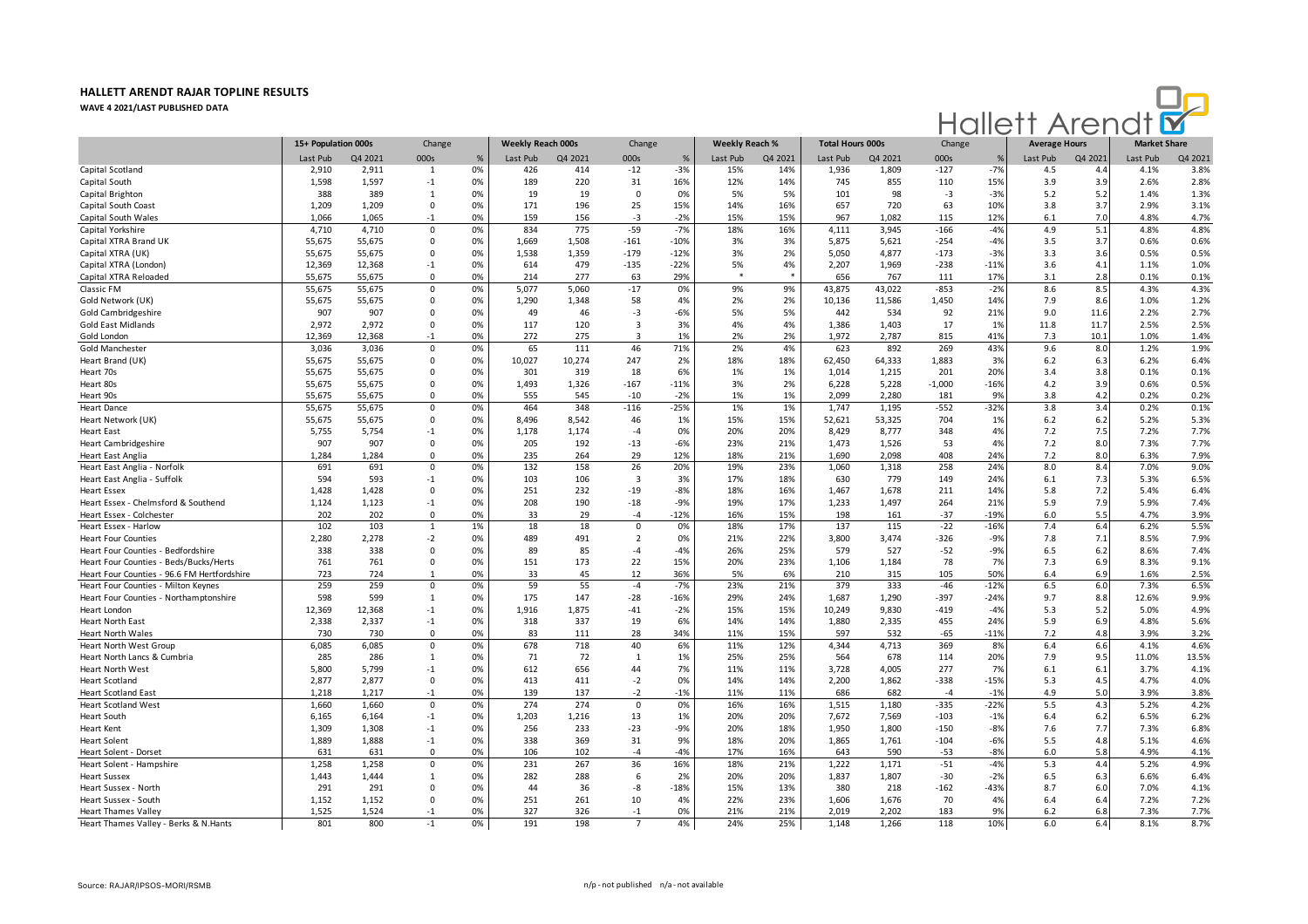

|                                            | 15+ Population 000s |         | Change       |      | Weekly Reach 000s |                | Change                  |        | <b>Weekly Reach %</b> |         | <b>Total Hours 000s</b> |         | Change   |               | <b>Average Hours</b> |         | <b>Market Share</b> |         |
|--------------------------------------------|---------------------|---------|--------------|------|-------------------|----------------|-------------------------|--------|-----------------------|---------|-------------------------|---------|----------|---------------|----------------------|---------|---------------------|---------|
|                                            | Last Pub            | Q4 2021 | 000s         | $\%$ | Last Pub          | Q4 2021        | 000s                    | %      | Last Pub              | Q4 2021 | Last Pub                | Q4 2021 | 000s     | $\frac{9}{2}$ | Last Pub             | Q4 2021 | Last Pub            | Q4 2021 |
| Heart Thames Valley - Oxfordshire          | 723                 | 724     | 1            | 0%   | 137               | 128            | -9                      | $-7%$  | 19%                   | 18%     | 872                     | 936     | 64       | 7%            | 6.4                  | 7.3     | 6.4%                | 6.7%    |
| Heart South Wales                          | 1,937               | 1,938   | 1            | 0%   | 395               | 403            | 8                       | 2%     | 20%                   | 21%     | 3,131                   | 3,685   | 554      | 18%           | 7.9                  | 9.2     | 8.5%                | 9.1%    |
| <b>Heart West</b>                          | 3.888               | 3,889   | $\mathbf{1}$ | 0%   | 873               | 860            | $-13$                   | $-1%$  | 22%                   | 22%     | 5,508                   | 6,068   | 560      | 10%           | 6.3                  | 7.1     | 6.8%                | 7.6%    |
| <b>Heart South West</b>                    | 1,513               | 1,513   | $\Omega$     | 0%   | 336               | 354            | 18                      | 5%     | 22%                   | 23%     | 2,082                   | 2,397   | 315      | 15%           | 6.2                  | 6.8     | 6.7%                | 7.7%    |
| Heart South West - Cornwal                 | 456                 | 457     | $\mathbf{1}$ | 0%   | 100               | 105            | 5                       | 5%     | 22%                   | 23%     | 578                     | 698     | 120      | 21%           | 5.8                  | 6.7     | 6.0%                | 7.4%    |
| Heart South West - Exeter                  | 337                 | 337     | $\Omega$     | 0%   | 69                | 63             | -6                      | $-9%$  | 21%                   | 19%     | 401                     | 329     | $-72$    | $-18%$        | 5.8                  | 5.2     | 6.5%                | 5.3%    |
| Heart South West - North Devor             | 160                 | 160     | $\mathbf 0$  | 0%   | 32                | 34             | $\overline{2}$          | 6%     | 20%                   | 21%     | 202                     | 221     | 19       | 9%            | 6.4                  | 6.5     | 6.2%                | 6.7%    |
| Heart South West - Plymouth & South Hams   | 346                 | 345     | $-1$         | 0%   | 90                | 91             | $\mathbf{1}$            | 1%     | 26%                   | 26%     | 645                     | 636     | -9       | $-1%$         | 7.2                  | 7.0     | 8.5%                | 8.8%    |
| Heart South West - Torbay                  | 215                 | 215     | $\mathbf 0$  | 0%   | 47                | 49             | $\overline{2}$          | 4%     | 22%                   | 23%     | 323                     | 321     | $-2$     | $-1%$         | 6.8                  | 6.5     | 6.2%                | 6.6%    |
| <b>Heart West Country</b>                  | 2,375               | 2,376   | 1            | 0%   | 537               | 506            | $-31$                   | $-6%$  | 23%                   | 21%     | 3,426                   | 3,671   | 245      | 7%            | 6.4                  | 7.3     | 6.9%                | 7.6%    |
| Heart West Country - Bristol/Weston & Bath | 979                 | 979     | 0            | 0%   | 219               | 217            | $-2$                    | $-1%$  | 22%                   | 22%     | 1,179                   | 1,561   | 382      | 32%           | 5.4                  | 7.2     | 6.1%                | 8.3%    |
| Heart West Country - Gloucestershire       | 442                 | 442     | 0            | 0%   | 102               | 92             | $-10$                   | $-10%$ | 23%                   | 21%     | 569                     | 608     | 39       | 7%            | 5.6                  | 6.6     | 6.1%                | 6.6%    |
| Heart West Country - Somerset              | 431                 | 431     | $\Omega$     | 0%   | 103               | 97             | -6                      | $-6%$  | 24%                   | 22%     | 728                     | 720     | $-8$     | $-1%$         | 7.1                  | 7.4     | 8.0%                | 7.9%    |
| Heart West Country - Wiltshire             | 525                 | 525     | $\Omega$     | 0%   | 120               | 113            | $-7$                    | $-6%$  | 23%                   | 22%     | 769                     | 749     | $-20$    | $-3%$         | 6.4                  | 6.6     | 6.8%                | 6.7%    |
| <b>Heart West Midlands</b>                 | 3,923               | 3,922   | $-1$         | 0%   | 598               | 540            | $-58$                   | $-10%$ | 15%                   | 14%     | 3,553                   | 3,244   | $-309$   | $-9%$         | 5.9                  | 6.0     | 5.5%                | 5.2%    |
| <b>Heart Yorkshire</b>                     | 3,239               | 3,240   | 1            | 0%   | 462               | 462            | $\mathbf 0$             | 0%     | 14%                   | 14%     | 2,638                   | 2,272   | -366     | $-14%$        | 5.7                  | 4.9     | 4.5%                | 4.2%    |
| LBC Brand (UK)                             | 55,675              | 55,675  | $\Omega$     | 0%   | 3,051             | 3,202          | 151                     | 5%     | 5%                    | 6%      | 29,861                  | 29,528  | $-333$   | $-1%$         | 9.8                  | 9.2     | 3.0%                | 2.9%    |
| LBC (UK)                                   | 55,675              | 55,675  | $\Omega$     | 0%   | 2,568             | 2,611          | 43                      | 2%     | 5%                    | 5%      | 27,274                  | 26,843  | $-431$   | $-2%$         | 10.6                 | 10.3    | 2.7%                | 2.7%    |
| LBC London                                 | 12,369              | 12,368  | $-1$         | 0%   | 1,564             | 1,452          | $-112$                  | $-7%$  | 13%                   | 12%     | 16,644                  | 16,108  | -536     | $-3%$         | 10.6                 | 11.1    | 8.1%                | 8.0%    |
| LBC News (UK)                              | 55,675              | 55,675  | $\Omega$     | 0%   | 806               | 882            | 76                      | 9%     | 1%                    | 2%      | 2,587                   | 2,685   | 98       | 4%            | 3.2                  | 3.0     | 0.3%                | 0.3%    |
| LBC News (London)                          | 12,369              | 12,368  | $-1$         | 0%   | 484               | 406            | $-78$                   | $-16%$ | 4%                    | 3%      | 1,532                   | 1,284   | $-248$   | $-16%$        | 3.2                  | 3.2     | 0.7%                | 0.6%    |
| Smooth Brand (UK)                          | 55,675              | 55,675  | $\Omega$     | 0%   | 5,925             | 5,983          | 58                      | 1%     | 11%                   | 11%     | 39,019                  | 40,195  | 1,176    | 3%            | 6.6                  | 6.7     | 3.9%                | 4.0%    |
| Smooth Radio Chill                         | 55,675              | 55,675  | $\mathbf 0$  | 0%   | 377               | 449            | 72                      | 19%    | 1%                    | 1%      | 1,726                   | 2,071   | 345      | 20%           | 4.6                  | 4.6     | 0.2%                | 0.2%    |
| Smooth Radio Country                       | 55,675              | 55,675  | $\Omega$     | 0%   | 216               | 216            | $\Omega$                | 0%     |                       |         | 1,335                   | 943     | $-392$   | $-29%$        | 6.2                  | 4.4     | 0.1%                | 0.1%    |
| Smooth Radio Network (UK)                  | 55,675              | 55,675  | $\mathbf 0$  | 0%   | 5,474             | 5,426          | $-48$                   | $-1%$  | 10%                   | 10%     | 36,277                  | 36,771  | 494      | 1%            | 6.6                  | 6.8     | 3.6%                | 3.7%    |
| Smooth Radio Devon                         | 1,078               | 1,078   | $\mathbf 0$  | 0%   | 38                | 43             | 5                       | 13%    | 4%                    | 4%      | 264                     | 387     | 123      | 47%           | 7.0                  | 9.1     | 1.2%                | 1.7%    |
| Smooth Radio East Anglia                   | 1,284               | 1,284   | $\mathbf 0$  | 0%   | 71                | 74             | $\overline{\mathbf{3}}$ | 4%     | 6%                    | 6%      | 528                     | 527     | $-1$     | 0%            | 7.4                  | 7.2     | 2.0%                | 2.0%    |
| Smooth Radio East Midlands                 | 3.212               | 3.211   | $-1$         | 0%   | 477               | 500            | 23                      | 5%     | 15%                   | 16%     | 3.982                   | 4.184   | 202      | 5%            | 8.3                  | 8.4     | 6.5%                | 6.8%    |
| Smooth Radio Essex                         | 1.428               | 1.428   | $\Omega$     | 0%   | 50                | 56             | 6                       | 12%    | 4%                    | 4%      | 409                     | 565     | 156      | 38%           | 8.2                  | 10.1    | 1.5%                | 2.2%    |
| Smooth Radio Kent                          | 1,309               | 1.308   | $-1$         | 0%   | 54                | 72             | 18                      | 33%    | 4%                    | 5%      | 331                     | 594     | 263      | 79%           | 6.1                  | 8.3     | 1.2%                | 2.3%    |
| Smooth Radio Lake District                 | 53                  | 53      | $\Omega$     | 0%   | -8                | $\overline{7}$ | $-1$                    | $-13%$ | 15%                   | 14%     | 45                      | 49      | $\Delta$ | 9%            | 5.7                  | 6.5     | 4.4%                | 4.8%    |
| Smooth Radio London                        | 12,369              | 12,368  | $-1$         | 0%   | 1,040             | 944            | -96                     | $-9%$  | 8%                    | 8%      | 4,217                   | 4,733   | 516      | 12%           | 4.1                  | 5.0     | 2.0%                | 2.4%    |
| Smooth Radio North East                    | 2,338               | 2,337   | $-1$         | 0%   | 532               | 539            | $\overline{7}$          | 1%     | 23%                   | 23%     | 3,733                   | 4,436   | 703      | 19%           | 7.0                  | 8.2     | 9.5%                | 10.7%   |
| Smooth Radio North West                    | 5,800               | 5,799   | $-1$         | 0%   | 980               | 986            | 6                       | 1%     | 17%                   | 17%     | 7,165                   | 7,436   | 271      | 4%            | 7.3                  | 7.5     | 7.2%                | 7.6%    |
| Smooth Radio North West and Wales          | 1,048               | 1,047   | $-1$         | 0%   | 94                | 127            | 33                      | 35%    | 9%                    | 12%     | 884                     | 927     | 43       | 5%            | 9.4                  | 7.3     | 4.1%                | 3.9%    |
| Smooth Radio Scotland                      | 1,871               | 1,872   | 1            | 0%   | 339               | 339            | $\overline{0}$          | 0%     | 18%                   | 18%     | 2,611                   | 2,310   | $-301$   | $-12%$        | 7.7                  | 6.8     | 7.9%                | 7.4%    |
| Smooth Radio Solent                        | 1,889               | 1,888   | $-1$         | 0%   | 89                | 109            | 20                      | 22%    | 5%                    | 6%      | 360                     | 434     | 74       | 21%           | 4.0                  | 4.0     | 1.0%                | 1.1%    |
| Smooth Radio South Wales                   | 1,066               | 1,065   | $-1$         | 0%   | 83                | 86             | $\overline{\mathbf{3}}$ | 4%     | 8%                    | 8%      | 500                     | 542     | 42       | 8%            | 6.0                  | 6.3     | 2.5%                | 2.4%    |
| Smooth Radio Sussex                        | 1,481               | 1,480   | $-1$         | 0%   | 80                | 68             | $-12$                   | $-15%$ | 5%                    | 5%      | 342                     | 240     | $-102$   | $-30%$        | 4.3                  | 3.5     | 1.2%                | 0.8%    |
| Smooth Radio Thames Valley                 | 1,525               | 1,524   | $-1$         | 0%   | 43                | 52             | 9                       | 21%    | 3%                    | 3%      | 218                     | 250     | 32       | 15%           | 5.0                  | 4.8     | 0.8%                | 0.9%    |
| Smooth Radio Three Counties                | 1,567               | 1,567   | $\mathbf 0$  | 0%   | 54                | 74             | 20                      | 37%    | 3%                    | 5%      | 400                     | 616     | 216      | 54%           | 7.4                  | 8.4     | 1.4%                | 2.2%    |
| Smooth Radio West Country                  | 2,375               | 2,376   | $\mathbf{1}$ | 0%   | 102               | 102            | $\Omega$                | 0%     | 4%                    | 4%      | 903                     | 690     | $-213$   | $-24%$        | 8.8                  | 6.7     | 1.8%                | 1.4%    |
| Smooth Radio West Midlands                 | 3,923               | 3,922   | $-1$         | 0%   | 504               | 507            | $\overline{3}$          | 1%     | 13%                   | 13%     | 3,326                   | 3,559   | 233      | 7%            | 6.6                  | 7.0     | 5.2%                | 5.7%    |
| Radio X Network (UK)                       | 55.675              | 55.675  | $\Omega$     | 0%   | 1.940             | 2.106          | 166                     | 9%     | 3%                    | 4%      | 16.049                  | 18,175  | 2.126    | 13%           | 8.3                  | 8.6     | 1.6%                | 1.8%    |
| Radio X London                             | 12,369              | 12,368  | $-1$         | 0%   | 559               | 524            | $-35$                   | $-6%$  | 5%                    | 4%      | 4,096                   | 3,736   | $-360$   | $-9%$         | 7.3                  | 7.1     | 2.0%                | 1.9%    |
| Radio X Manchester                         | 3.036               | 3.036   | $\Omega$     | 0%   | 213               | 212            | $-1$                    | 0%     | 7%                    | 7%      | 1.526                   | 1,506   | $-20$    | $-1%$         | 7.2                  | 7.1     | 3.1%                | 3.2%    |
| Sunrise Radio National                     | 55,675              | 55,675  | $\Omega$     | 0%   | 387               | 365            | $-22$                   | $-6%$  | 1%                    | 1%      | 1,813                   | 1,518   | $-295$   | $-16%$        | 4.7                  | 4.2     | 0.2%                | 0.2%    |
| Sunrise Radio London                       | 12,369              | 12,368  | $-1$         | 0%   | 175               | 163            | $-12$                   | $-7%$  | 1%                    | 1%      | 715                     | 527     | $-188$   | $-26%$        | 4.1                  | 3.2     | 0.4%                | 0.3%    |
| <b>Total Wireless</b>                      | 55,675              | 55,675  | $\Omega$     | 0%   | 6,015             | 6,262          | 247                     | 4%     | 11%                   | 11%     | 38,077                  | 41,108  | 3,031    | 8%            | 6.3                  | 6.6     | 3.8%                | 4.1%    |
| Wireless National Network                  | 55,675              | 55,675  | $\mathbf 0$  | 0%   | 5,806             | 6,067          | 261                     | 4%     | 10%                   | 11%     | 35,752                  | 38,924  | 3,172    | 9%            | 6.2                  | 6.4     | 3.5%                | 3.9%    |
| Wireless Speech Network                    | n/p                 | 55,675  | n/a          | n/a  | n/p               | 4,174          | n/a                     | n/a    | n/p                   | 7%      | n/p                     | 27,123  | n/a      | n/a           | n/a                  | 6.5     | n/p                 | 2.7%    |
| talkRADIO                                  | 55,675              | 55,675  | $\mathbf 0$  | 0%   | 450               | 542            | 92                      | 20%    | 1%                    | 1%      | 3,477                   | 4,646   | 1,169    | 34%           | 7.7                  | 8.6     | 0.3%                | 0.5%    |
| talkSPORT Network                          | 55,675              | 55,675  | $\mathbf 0$  | 0%   | 3,001             | 3,096          | 95                      | 3%     | 5%                    | 6%      | 19,276                  | 17,639  | $-1,637$ | $-8%$         | 6.4                  | 5.7     | 1.9%                | 1.8%    |
| talkSPORT                                  | 55,675              | 55,675  | $\Omega$     | 0%   | 2,740             | 2,846          | 106                     | 4%     | 5%                    | 5%      | 17,808                  | 16,822  | $-986$   | $-6%$         | 6.5                  | 5.9     | 1.8%                | 1.7%    |
| talkSPORT2                                 | 55,675              | 55,675  | $\mathbf 0$  | 0%   | 499               | 389            | $-110$                  | $-22%$ | 1%                    | 1%      | 1,468                   | 817     | $-651$   | $-44%$        | 2.9                  | 2.1     | 0.1%                | 0.1%    |
| <b>Times Radio</b>                         | 55,675              | 55,675  | $\Omega$     | 0%   | 637               | 502            | $-135$                  | $-21%$ | 1%                    | 1%      | 3,497                   | 3,130   | $-367$   | $-10%$        | 5.5                  | 6.2     | 0.3%                | 0.3%    |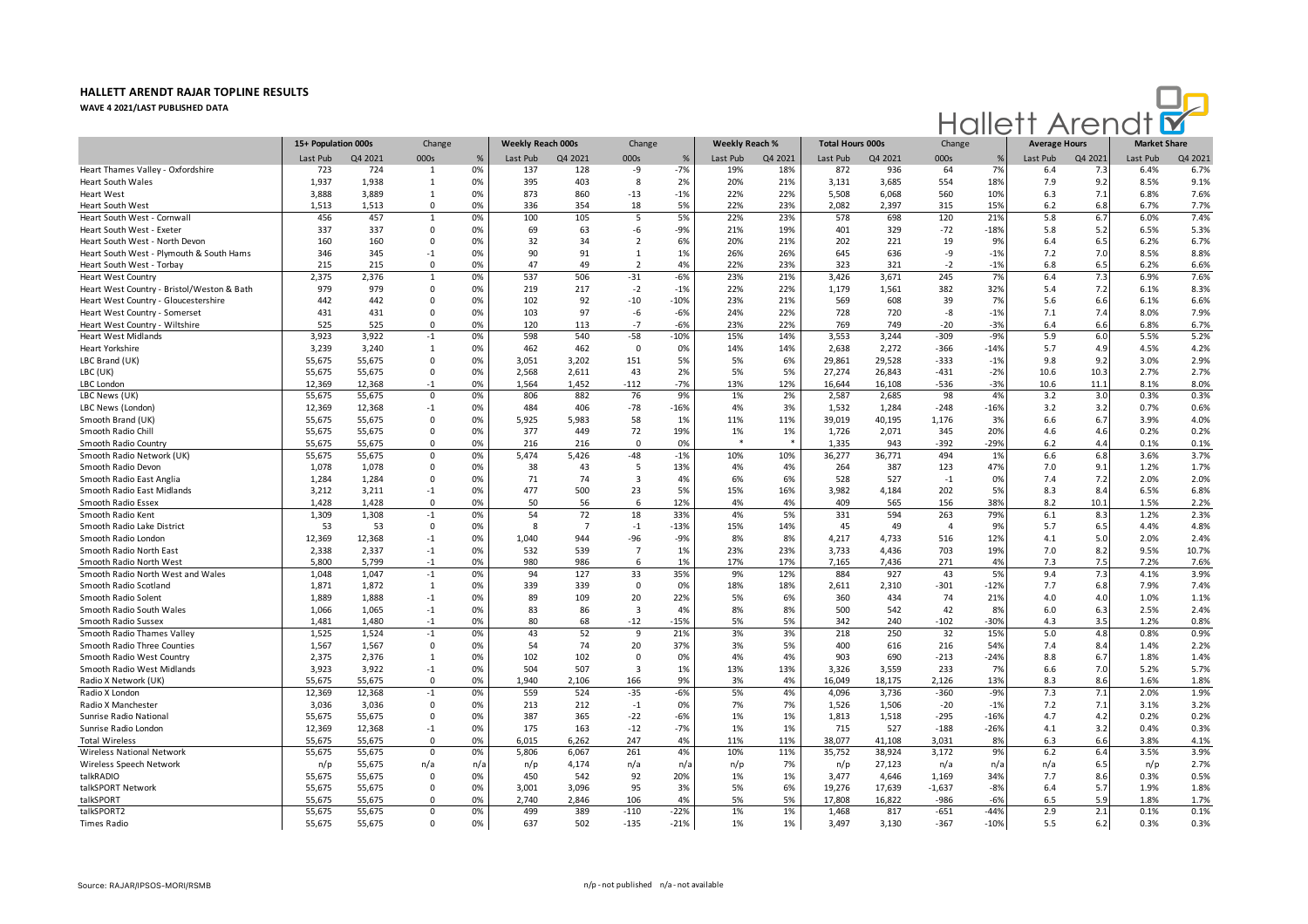

|                                             | 15+ Population 000s |         | Change       |       | <b>Weekly Reach 000s</b> |                | Change         |        | <b>Weekly Reach %</b> |         | <b>Total Hours 000s</b>  |         | Change       |               | <b>Average Hours</b> |         | <b>Market Share</b> |         |
|---------------------------------------------|---------------------|---------|--------------|-------|--------------------------|----------------|----------------|--------|-----------------------|---------|--------------------------|---------|--------------|---------------|----------------------|---------|---------------------|---------|
|                                             | Last Pub            | Q4 2021 | 000s         | $\%$  | Last Pub                 | Q4 2021        | 000s           | %      | Last Pub              | Q4 2021 | Last Pub                 | Q4 2021 | 000s         | $\frac{9}{2}$ | Last Pub             | Q4 2021 | Last Pub            | Q4 2021 |
| Virgin Radio Network                        | 55,675              | 55,675  | $\mathbf 0$  | 0%    | 2,247                    | 2,164          | $-83$          | $-4%$  | 4%                    | 4%      | 11,751                   | 11,800  | 49           | 0%            | 5.2                  | 5.5     | 1.2%                | 1.2%    |
| Virgin Radio                                | 55,675              | 55,675  | $\mathbf 0$  | 0%    | 1,631                    | 1,620          | $-11$          | $-1%$  | 3%                    | 3%      | 9,613                    | 9,726   | 113          | 1%            | 5.9                  | 6.0     | 0.9%                | 1.0%    |
| Virgin Radio Anthems                        | 55,675              | 55,675  | $\Omega$     | 0%    | 388                      | 309            | $-79$          | $-20%$ | 1%                    | 1%      | 1,032                    | 923     | $-109$       | $-11%$        | 2.7                  | 3.0     | 0.1%                | 0.1%    |
| Virgin Radio Chilled                        | 55,675              | 55,675  | $\mathbf 0$  | 0%    | 447                      | 410            | $-37$          | $-8%$  | 1%                    | 1%      | 836                      | 906     | 70           | 8%            | 1.9                  | 2.2     | 0.1%                | 0.1%    |
| Virgin Radio Groove                         | 55,675              | 55,675  | $\Omega$     | 0%    | 45                       | 59             | 14             | 31%    |                       |         | 270                      | 245     | $-25$        | $-9%$         | 6.0                  | 4.2     |                     |         |
| Scottish Sun 80s                            | 4,621               | 4,621   | 0            | 0%    | 13                       | 5              | -8             | $-62%$ |                       |         | 22                       | 12      | $-10$        | $-45%$        | 1.7                  | 2.5     |                     |         |
| Scottish Sun Chilled                        | 4,621               | 4,621   | 0            | 0%    | 8                        | 3              | $-5$           | $-63%$ |                       |         | 16                       | 16      | 0            | 0%            | 2.0                  | 5.2     |                     |         |
| Scottish Sun Hits                           | 4,621               | 4,621   | $\Omega$     | 0%    | 5                        | $\mathbf{q}$   | $\Delta$       | 80%    |                       |         | 20                       | 28      | <sub>R</sub> | 40%           | 3.8                  | 3.3     |                     |         |
| U105 (Greater Belfast)                      | 923                 | 923     | $\Omega$     | 0%    | 196                      | 185            | $-11$          | $-6%$  | 21%                   | 20%     | 1,956                    | 1.946   | $-10$        | $-1%$         | 10.0                 | 10.5    | 11.6%               | 12.3%   |
| U105 (Outside Belfast)                      | 615                 | 615     | $\Omega$     | 0%    | 27                       | 23             | $-4$           | $-15%$ | 4%                    | 4%      | 185                      | 166     | $-19$        | $-10%$        | 7.0                  | 7.2     | 1.8%                | 1.5%    |
| All Local Commercial Radio (ILR)            | 55,518              | 55,518  | $\Omega$     | 0%    | 24,419                   | 24,227         | $-192$         | $-1%$  | 44%                   | 44%     | 241,528                  | 245,115 | 3,587        | 1%            | 9.9                  | 10.1    | 23.9%               | 24.5%   |
| Boom Radio                                  | 55,675              | 55,675  | $\Omega$     | 0%    | 233                      | 242            | 9              | 4%     | $\bullet$             |         | 1,812                    | 2,455   | 643          | 35%           | 7.8                  | 10.1    | 0.2%                | 0.2%    |
| Central FM                                  | 219                 | 219     | $\Omega$     | 0%    | 44                       | 38             | -6             | $-14%$ | 20%                   | 17%     | 368                      | 349     | $-19$        | $-5%$         | 8.4                  | 9.2     | 10.0%               | 10.6%   |
| Chris Country Radio                         | 12,368              | 12,368  | $\mathbf{0}$ | 0%    | 28                       | 34             | 6              | 21%    |                       |         | 113                      | 144     | 31           | 27%           | 4.1                  | 4.3     | 0.1%                | 0.1%    |
| Communicorp UK                              | 19,741              | 19,742  | $\mathbf{1}$ | 0%    | 3,224                    | 3,271          | 47             | 1%     | 16%                   | 17%     | 21,867                   | 22,441  | 574          | 3%            | 6.8                  | 6.9     | 6.3%                | 6.5%    |
| Capital Scotland                            | 2,910               | 2,911   | 1            | 0%    | 426                      | 414            | $-12$          | $-3%$  | 15%                   | 14%     | 1,936                    | 1,809   | $-127$       | $-7%$         | 4.5                  | 4.4     | 4.1%                | 3.8%    |
| Capital South Wales                         | 1,066               | 1,065   | $-1$         | 0%    | 159                      | 156            | $-3$           | $-2%$  | 15%                   | 15%     | 967                      | 1,082   | 115          | 12%           | 6.1                  | 7.0     | 4.8%                | 4.7%    |
| Heart Four Counties - 96.6 FM Hertfordshire | 723                 | 724     | $\mathbf{1}$ | 0%    | 33                       | 45             | 12             | 36%    | 5%                    | 6%      | 210                      | 315     | 105          | 50%           | 6.4                  | 6.9     | 1.6%                | 2.5%    |
| <b>Heart North Wales</b>                    | 730                 | 730     | $\mathbf{0}$ | 0%    | 83                       | 111            | 28             | 34%    | 11%                   | 15%     | 597                      | 532     | $-65$        | $-11%$        | 7.2                  | 4.8     | 3.9%                | 3.2%    |
| <b>Heart Yorkshire</b>                      | 3,239               | 3,240   | $\mathbf{1}$ | 0%    | 462                      | 462            | $\Omega$       | 0%     | 14%                   | 14%     | 2,638                    | 2,272   | -366         | $-14%$        | 5.7                  | 4.9     | 4.5%                | 4.2%    |
| Smooth Radio East Midlands                  | 3,212               | 3,211   | $-1$         | 0%    | 477                      | 500            | 23             | 5%     | 15%                   | 16%     | 3,982                    | 4,184   | 202          | 5%            | 8.3                  | 8.4     | 6.5%                | 6.8%    |
| Smooth Radio North East                     | 2,338               | 2,337   | $-1$         | 0%    | 532                      | 539            | $\overline{7}$ | 1%     | 23%                   | 23%     | 3,733                    | 4,436   | 703          | 19%           | 7.0                  | 8.2     | 9.5%                | 10.7%   |
| Smooth Radio North West                     | 5,800               | 5,799   | $-1$         | 0%    | 980                      | 986            | 6              | 1%     | 17%                   | 17%     | 7,165                    | 7.436   | 271          | 4%            | 7.3                  | 7.5     | 7.2%                | 7.6%    |
| XS Manchester                               | 3,036               | 3,036   | $\Omega$     | 0%    | 106                      | 84             | $-22$          | $-21%$ | 4%                    | 3%      | 639                      | 375     | $-264$       | $-41%$        | 6.0                  | 4.5     | 1.3%                | 0.8%    |
| Total Dee Radio Group                       | 2,000               | 2,000   | $\mathbf 0$  | 0%    | 57                       | 44             | $-13$          | $-23%$ | 3%                    | 2%      | 357                      | 279     | $-78$        | $-22%$        | 6.2                  | 6.4     | 1.1%                | 0.8%    |
| Cheshire's Silk 106.9                       | 190                 | 190     | $\Omega$     | 0%    | 16                       | 13             | -3             | $-19%$ | 8%                    | 7%      | 100                      | 69      | $-31$        | $-31%$        | 6.3                  | 5.4     | 2.9%                | 2.1%    |
| Chester's Dee 106.3 (Dee on DAB)            | 199                 | 199     | $\mathbf 0$  | 0%    | 32                       | 24             | -8             | $-25%$ | 16%                   | 12%     | 229                      | 194     | $-35$        | $-15%$        | 7.2                  | 8.1     | 5.6%                | 4.7%    |
| Love 80s Liverpool                          | 1,026               | 1,026   | $\Omega$     | 0%    | 6                        | $\overline{a}$ | $-2$           | $-33%$ | 1%                    |         | 22                       | 11      | $-11$        | $-50%$        | 3.6                  | 3.1     | 0.1%                | 0.1%    |
| Love 80s Manchester                         | 585                 | 585     | $\mathbf 0$  | 0%    | $\overline{3}$           | $\overline{4}$ | $\mathbf{1}$   | 33%    | 1%                    | 1%      | $\overline{\phantom{a}}$ | 6       | $\mathbf{1}$ | 20%           | 1.6                  | 1.6     | 0.1%                | 0.1%    |
| <b>Total Radio Essex</b>                    | 1,337               | 1,336   | $-1$         | 0%    | 101                      | 72             | $-29$          | $-29%$ | 8%                    | 5%      | 634                      | 684     | 50           | 8%            | 6.3                  | 9.6     | 2.5%                | 2.8%    |
| Radio Essex                                 | 743                 | 743     | $\Omega$     | 0%    | 63                       | 36             | $-27$          | $-43%$ | 8%                    | 5%      | 352                      | 268     | $-84$        | $-24%$        | 5.6                  | 7.5     | 2.5%                | 2.0%    |
| Radio Essex DAB                             | 1,337               | 1,337   | $\Omega$     | 0%    | 52                       | 50             | $-2$           | $-4%$  | 4%                    | 4%      | 259                      | 370     | 111          | 43%           | 5.0                  | 7.4     | 1.0%                | 1.5%    |
| 3FM                                         | 69                  | 69      | $\Omega$     | 0%    | 25                       | 22             | $-3$           | $-12%$ | 36%                   | 31%     | 204                      | 142     | $-62$        | $-30%$        | 8.3                  | 6.6     | 14.3%               | 11.3%   |
| Fosse 107                                   | 365                 | 365     | $\Omega$     | 0%    | 12                       | 15             | $\overline{3}$ | 25%    | 3%                    | 4%      | 88                       | 83      | $-5$         | $-6%$         | 7.1                  | 5.7     | 1.4%                | 1.3%    |
| Fun Kids (London)                           | 12,368              | 12,368  | $\mathbf 0$  | 0%    | 50                       | 56             | 6              | 12%    | $\rightarrow$         |         | 165                      | 134     | $-31$        | $-19%$        | 3.3                  | 2.4     | 0.1%                | 0.1%    |
| IOW Radio                                   | 124                 | 123     | -1           | $-1%$ | 41                       | 36             | -5             | $-12%$ | 33%                   | 29%     | 306                      | 266     | $-40$        | $-13%$        | 7.4                  | 7.4     | 11.7%               | 9.9%    |
| <b>Total JACK</b>                           | 55,675              | 55,675  | $\mathbf 0$  | 0%    | 317                      | 312            | $-5$           | $-2%$  | 1%                    | 1%      | 1,493                    | 1,404   | $-89$        | $-6%$         | 4.7                  | 4.5     | 0.1%                | 0.1%    |
| <b>JACK Local</b>                           | 533                 | 534     | $\mathbf{1}$ | 0%    | 85                       | 69             | $-16$          | $-19%$ | 16%                   | 13%     | 428                      | 310     | $-118$       | $-28%$        | 5.0                  | 4.5     | 4.3%                | 3.1%    |
| JACK 2 Hits                                 | 533                 | 534     | $\mathbf{1}$ | 0%    | 29                       | 22             | $-7$           | $-24%$ | 5%                    | 4%      | 92                       | 63      | $-29$        | $-32%$        | 3.2                  | 2.8     | 0.9%                | 0.6%    |
| 106 JACKfm (Oxford)                         | 533                 | 534     | $\mathbf{1}$ | 0%    | 65                       | 56             | -9             | $-14%$ | 12%                   | 11%     | 313                      | 240     | $-73$        | $-23%$        | 4.8                  | 4.3     | 3.2%                | 2.4%    |
| JACK 3 Chill                                | 533                 | 534     | 1            | 0%    | $\overline{\mathbf{3}}$  | 10             | $\overline{7}$ | 233%   | 1%                    | 2%      | 22                       | 39      | 17           | 77%           | 6.8                  | 3.8     | 0.2%                | 0.4%    |
| <b>Union JACK</b>                           | 55,675              | 55,675  | $\Omega$     | 0%    | 143                      | 160            | 17             | 12%    | $\ast$                |         | 738                      | 631     | $-107$       | $-14%$        | 5.2                  | 4.0     | 0.1%                | 0.1%    |
| Union Jack Dance (was JACK Radio)           | 55,675              | 55,675  | $\Omega$     | 0%    | 88                       | 51             | $-37$          | $-42%$ | $\ast$                |         | 224                      | 190     | $-34$        | $-15%$        | 2.5                  | 3.7     | $\ast$              |         |
| <b>Union JACK Rock</b>                      | 55,675              | 55,675  | $\mathbf 0$  | 0%    | 52                       | 51             | $-1$           | $-2%$  |                       |         | 234                      | 279     | 45           | 19%           | 4.5                  | 5.5     | $\ast$              | $\ast$  |
| Kingdom FM                                  | 293                 | 294     | $\mathbf{1}$ | 0%    | 49                       | 47             | $-2$           | $-4%$  | 17%                   | 16%     | 246                      | 256     | 10           | 4%            | 5.0                  | 5.4     | 6.4%                | 6.1%    |
| <b>KMFM Group</b>                           | 1,359               | 1,308   | $-51$        | $-4%$ | 182                      | 158            | $-24$          | $-13%$ | 13%                   | 12%     | 1,015                    | 1,033   | 18           | 2%            | 5.6                  | 6.5     | 3.6%                | 3.9%    |
| <b>KMFM East</b>                            | n/p                 | 610     | n/a          | n/a   | n/p                      | 74             | n/a            | n/a    | n/p                   | 12%     | n/p                      | 386     | n/a          | n/a           | n/a                  | 5.2     | n/p                 | 3.1%    |
| <b>KMFM West</b>                            | n/p                 | 698     | n/a          | n/a   | n/p                      | 84             | n/a            | n/a    | n/p                   | 12%     | n/p                      | 647     | n/a          | n/a           | n/a                  | 7.7     | n/p                 | 4.6%    |
| <b>Total Lyca</b>                           | 12,368              | 12,368  | $\mathbf 0$  | 0%    | 142                      | 149            |                | 5%     | 1%                    | 1%      | 905                      | 882     | $-23$        | $-3%$         | 6.4                  | 5.9     | 0.4%                | 0.4%    |
| 1458 Lyca Radio                             | 12,368              | 12,368  | $\Omega$     | 0%    | 86                       | 73             | $-13$          | $-15%$ | 1%                    | 1%      | 391                      | 175     | $-216$       | $-55%$        | 4.6                  | 2.4     | 0.2%                | 0.1%    |
| Lyca Gold (surveyed as 1035 Dilse Radio)    | 12,368              | 12,368  | $\Omega$     | 0%    | 38                       | 68             | 30             | 79%    | $\rightarrow$         | 1%      | 179                      | 561     | 382          | 213%          | 4.7                  | 8.2     | 0.1%                | 0.3%    |
| Time FM 107.5                               | 479                 | 479     | $\Omega$     | 0%    | 30                       | 26             | $-4$           | $-13%$ | 6%                    | 5%      | 308                      | 223     | $-85$        | $-28%$        | 10.3                 | 8.6     | 4.2%                | 3.4%    |
| Radio Mansfield 103.2                       | 166                 | 165     | $-1$         | $-1%$ | 28                       | 26             | $-2$           | $-7%$  | 17%                   | 16%     | 185                      | 205     | 20           | 11%           | 6.6                  | 7.8     | 5.5%                | 5.6%    |
| Manx Radio                                  | 69                  | 69      | $\mathbf 0$  | 0%    | 28                       | 27             | $^{\circ}1$    | $-4%$  | 41%                   | 39%     | 282                      | 256     | $-26$        | $-9%$         | 10.0                 | 9.5     | 19.8%               | 20.3%   |
| Mi-Soul                                     | 12,368              | 12,368  | $\mathbf 0$  | 0%    | 35                       | 34             | $-1$           | $-3%$  | $\ast$                |         | 419                      | 397     | $-22$        | $-5%$         | 11.9                 | 11.5    | 0.2%                | 0.2%    |
| More Radio                                  | 519                 | 518     | $-1$         | 0%    | 61                       | 49             | $-12$          | $-20%$ | 12%                   | 9%      | 467                      | 349     | $-118$       | $-25%$        | 7.6                  | 7.2     | 4.2%                | 3.1%    |
|                                             |                     |         |              |       |                          |                |                |        |                       |         |                          |         |              |               |                      |         |                     |         |